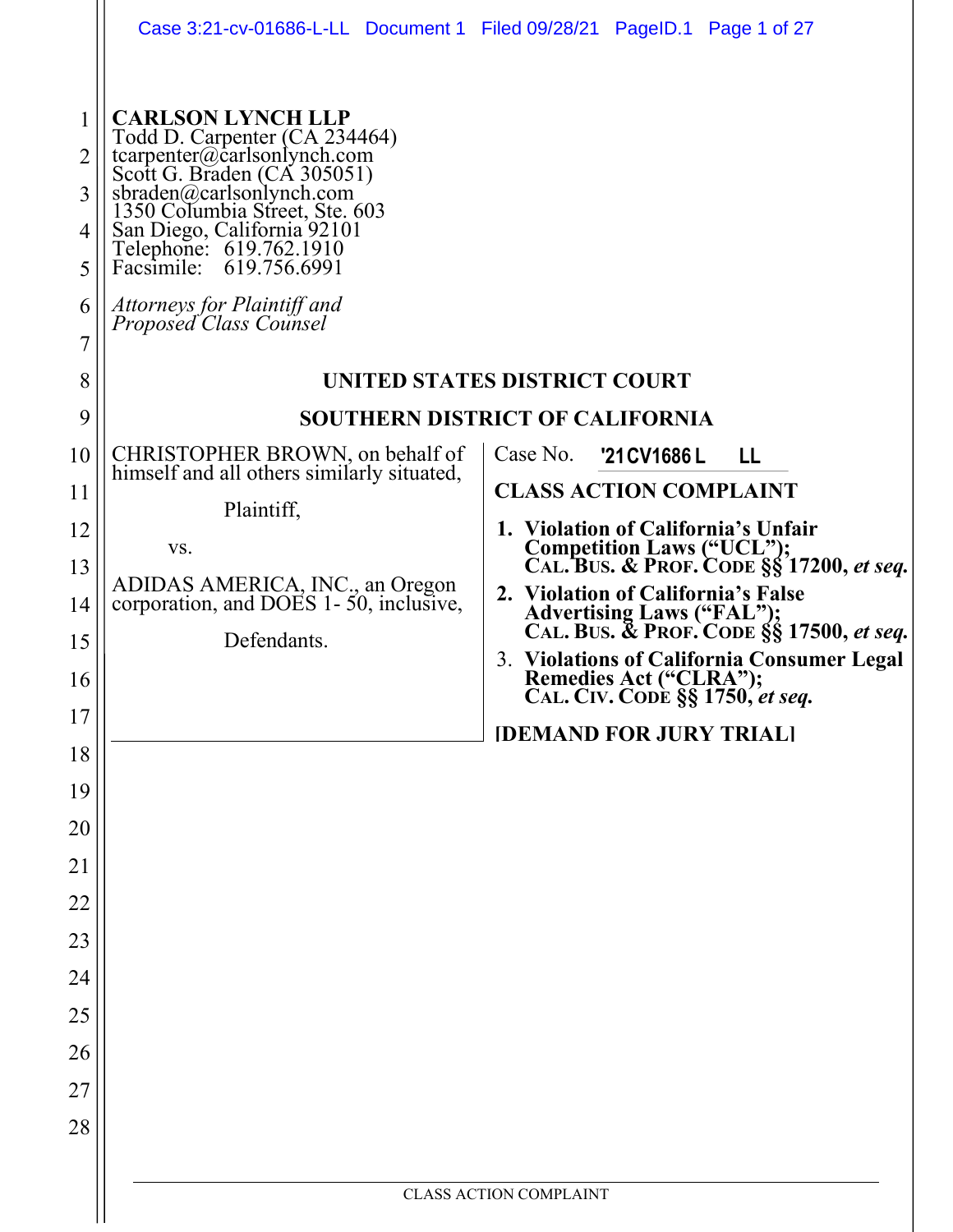Plaintiff Christopher Brown ("Plaintiff") brings this action**,** on behalf of himself and all others similarly situated**,** against Defendant Adidas America, Inc. ("Adidas" or "Defendant"), and states:

#### **I. NATURE OF THE ACTION**

1. American consumers thrive on finding the best deal. Retailers, including Defendant, are keen to this fact and try to lure consumers to purchase their goods with advertised sales that promise huge savings off the regular price. But the promised savings are false if a retailer simply recasts its regular price as a discount from some higher, fictitious "original" price that no one ever pays. This class action seeks monetary damages, restitution, declaratory and injunctive relief from Defendant arising from its deceptive business practice of advertising fictitious reference prices and corresponding phantom discounts on Adidas branded outlet merchandise sold in Defendant's outlet stores in California.

2. The practice of false reference pricing occurs when a retailer fabricates a false "original" price, and then offers an item for sale at a deeply "discounted" price. The result is a sham price disparity that misleads consumers into believing they are receiving a good deal and induces them into making a purchase. In reality, the practice artificially inflates the true market price for these items by raising consumers' internal reference price, and therefore the value, ascribed to these products by consumers. The practice enables retailers, like Defendant, to sell their goods above their true market price. Consumers are damaged by the inflated market price that is established by the false-discounting scheme.

3. An overview of the illegal scheme and attendant harm are best demonstrated by the following example: Take a retailer who is in the business of selling suits. That retailer knows it can sell a particular suit at \$250.00. That \$250.00 price represents the "market" price for the suit and the price at which the retailer regularly offers the suit for sale and makes a profit. The retailer then offers the suit on sale. However, instead of discounting the suit from its true original price of \$250.00, the retailer utilizes an inflated, "original" price for the suit and lists it at \$1,000.00, and then holds it out for sale at *70% off*—rendering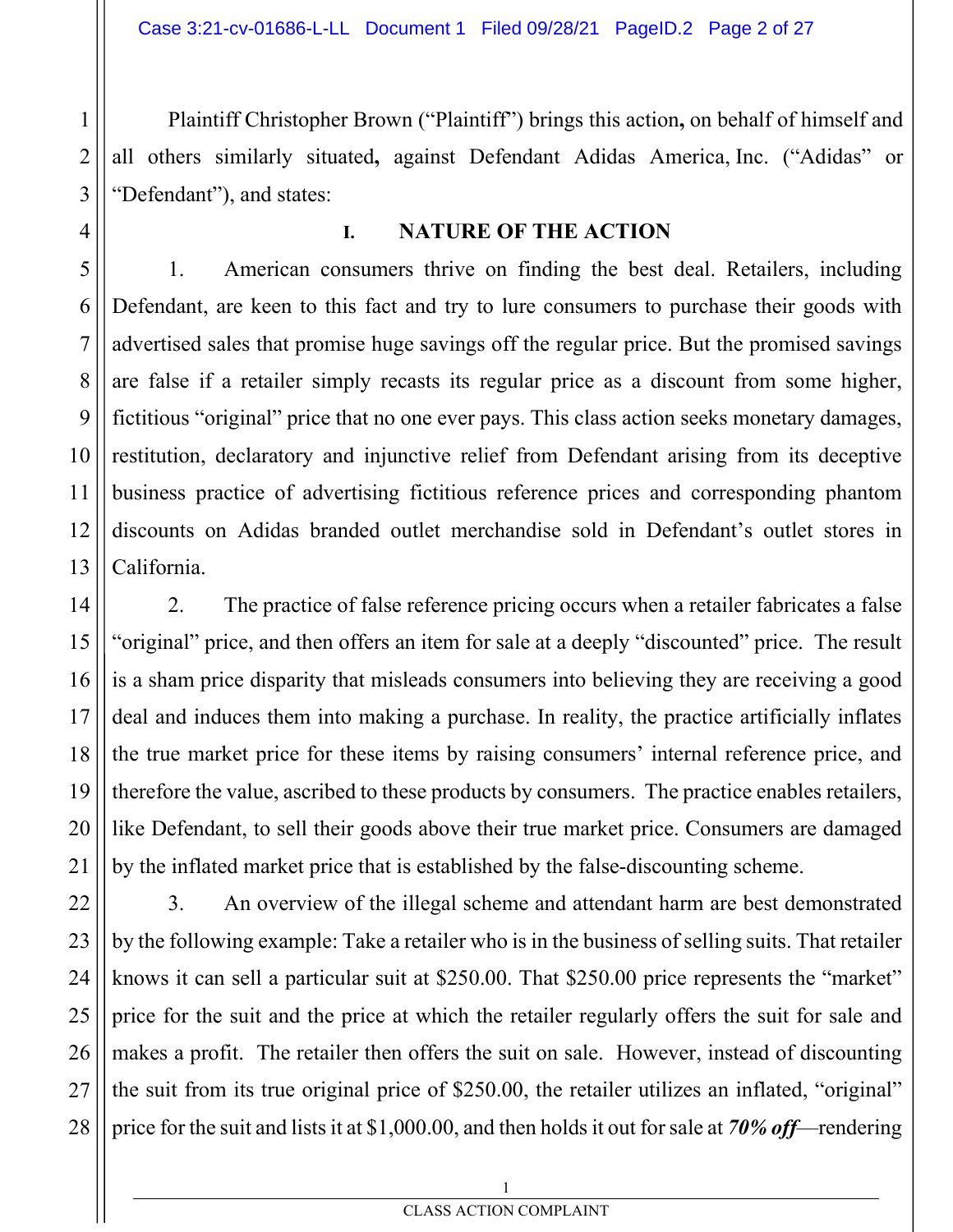the "*sale*" price of the suit \$300.00. Consumers who happen upon that purported fake "sale" are influenced by the amount of the perceived, substantial discount. By presenting the consumer with a false "original" price of \$1,000.00, the retailer has increased demand for the suit through the *perceived value* of both the suit itself and the substantial discount of \$700.00. This effect, in turn, impacts the market price of the suit because more consumers are willing to pay \$300.00 for a suit they believed was once sold for \$1,000.00, when, in fact, the true market price of the suit, without the false discount, was \$250.00. If the retailer tried to sell that same suit, for \$300.00, *without* offering the false original price of \$1,000.00 and the attendant 70% off discount, that retailer would not be able to sell any suits at \$300.00 because the true market price of the suit is \$250.00. Thus, through the use of a false original price and the corresponding phantom discount of 70% off, the retailer was able create a false "market" price for the suit—at \$300.00. Plaintiff's case seeks that disparity—the impact on the increase in market price from \$250.00 to \$300.00 through Defendant's application of an illegal discounting scheme.

4. Retailers, including Defendant, substantially benefit from employing false reference pricing schemes and experience increased sales because consumers use advertised reference prices to make purchase decisions. The information available to consumers varies for different types of products, but consumers frequently lack full information about a product and, as a result, can incorporate information from sellers to make purchase decisions.

5. Through its false and misleading marketing, advertising, and pricing scheme alleged herein, Adidas violated, and continues to violate, California and federal law which prohibit the advertisement of goods for sale discounted from former prices that are false. California and federal law also prohibit the dissemination of misleading statements about the existence and amount of price reductions. Specifically, Defendant violated, and continues to violate: California's Unfair Competition Law, CAL. BUS. & PROF. CODE §§ 17200, *et seq.* (the "UCL"); California's False Advertising Law, CAL. BUS. & PROF. CODE §§ 17500, *et seq.* (the "FAL"); the California Consumer Legal Remedies Act, CAL.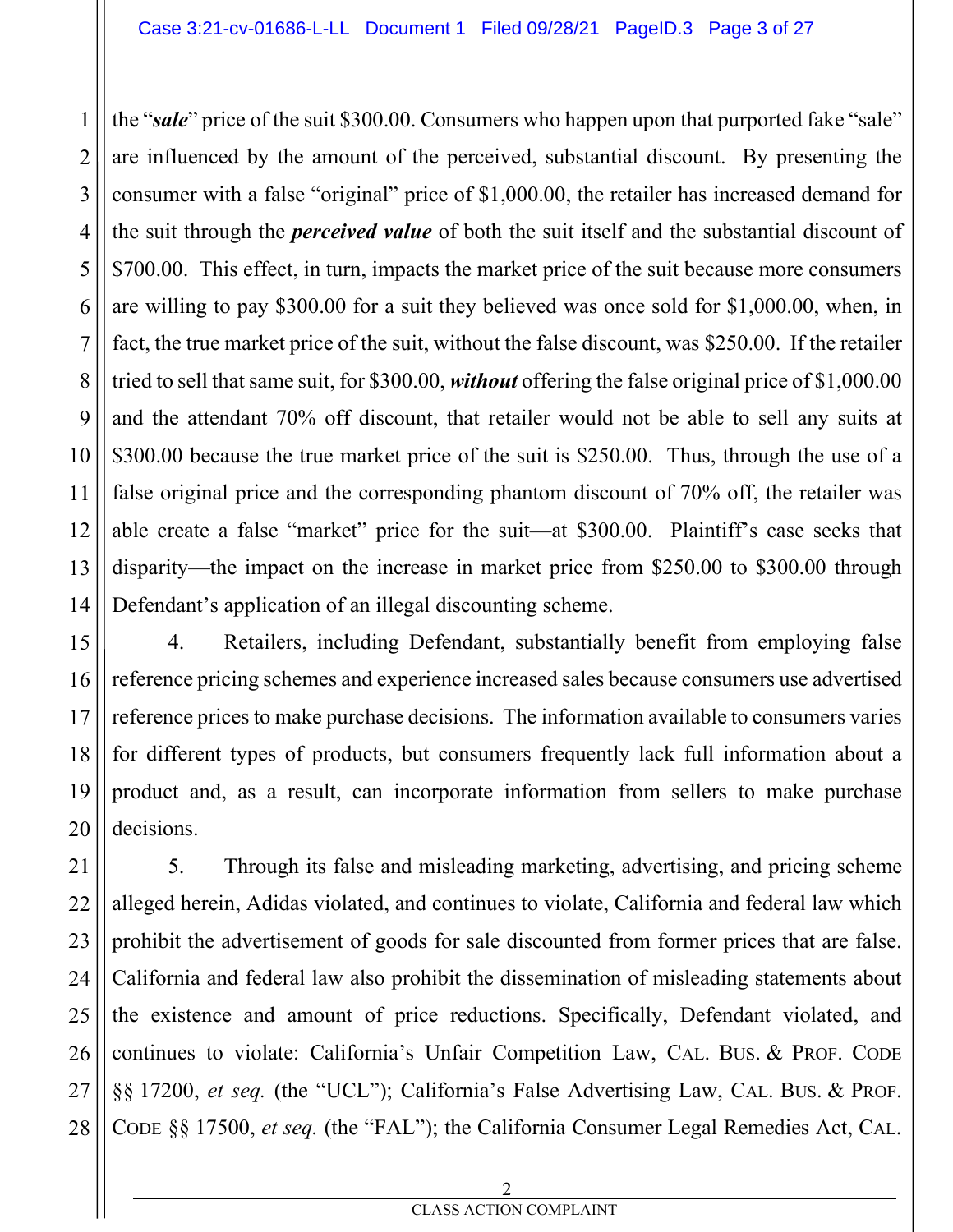CIV. CODE §§ 1750, *et seq.* (the "CLRA"); and the Federal Trade Commission Act ("FTCA"), which prohibits "unfair or deceptive acts or practices in or affecting commerce" (15 U.S.C.  $\S$  45(a)(1)) and false advertisements (15 U.S.C.  $\S$  52(a)).

6. Plaintiff brings this action on behalf of himself and other similarly situated consumers who have purchased one or more Adidas branded outlet products from an Adidas outlet store in California that was deceptively represented as discounted from a false reference price. Plaintiff seeks to halt the dissemination of this false, misleading, and deceptive pricing scheme, to correct the false and misleading perception it has created in the minds of consumers, and to obtain redress for those who have purchased merchandise tainted by this deceptive pricing scheme. Plaintiff also seeks to enjoin Defendant from using false and misleading misrepresentations regarding former price comparisons in its labeling and advertising permanently. Further, Plaintiff seeks to obtain damages, restitution, and other appropriate relief in the amount by which Defendant was unjustly enriched as a result of its sales of merchandise offered a false discount.

7. Finally, Plaintiff seeks reasonable attorneys' fees pursuant to CAL. CIV. PROC. CODE § 1021.5, as this lawsuit seeks the enforcement of an important right affecting the public interest and satisfies the statutory requirements for an award of attorneys' fees.

18

1

2

3

4

5

6

7

8

9

10

11

12

13

14

15

16

17

19

20

21

22

#### **II. JURISDICTION AND VENUE**

8. This Court has original jurisdiction of this action pursuant to the Class Action Fairness Act, 28 U.S.C. § 1332(d)(2). The matter in controversy, exclusive of interest and costs, exceeds the sum or value of \$5,000,000 and at least some members of the proposed Class (defined below) have a different citizenship from Defendant.

23 24 25 26 27 9. The Southern District of California has personal jurisdiction over Defendant because Defendant is a corporation or other business entity which does conduct business in the State of California. Defendant conducts sufficient business with sufficient minimum contacts in California, and/or otherwise intentionally avails itself to the California market through the operation of the Adidas outlet stores within the State of California.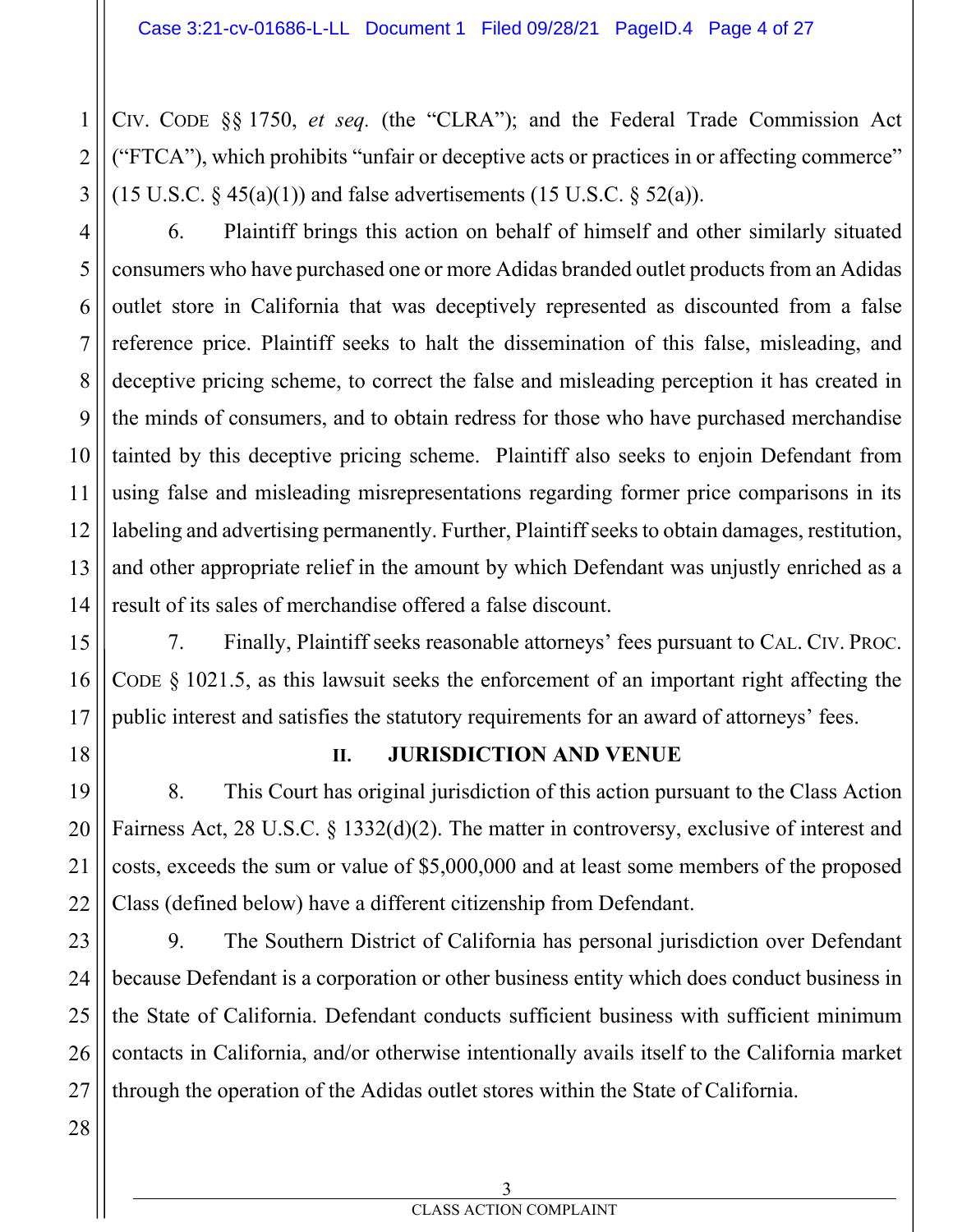10. Venue is proper under 28 U.S.C. § 1391(b)(2) because Defendant transacts substantial business in this District, and a substantial part of the events giving rise to Plaintiff's claims arose here.

#### **III. GENERAL ALLEGATIONS**

#### **A. Retailers Benefit from False Reference Pricing Schemes.**

11. Defendant engages in a false and misleading reference price scheme in the marketing and selling its products in its Adidas outlet stores.

12. Retailers substantially benefit from employing false reference pricing schemes and experience increased sales because consumers use advertised reference prices to make purchase decisions. The information available to consumers varies for different types of products,<sup>1</sup> but consumers frequently lack full information about a product and, as a result, can incorporate information from sellers to make purchase decisions.2

13. Defendant's deceptive advertised reference prices are thus incorporated into the consumer's decision process. First, a product's "price is also used as an indicator of product quality."<sup>3</sup> In other words, consumers view Defendant's deceptive advertised reference prices as a proxy for product quality. Second, reference prices "appeal[] to

<sup>&</sup>lt;sup>1</sup> Even within a product, consumers may have imperfect information on the individual attributes. Economists describe "search goods" as those whose attributes "can be ascertained in the search process prior to purchase" (*e.g.*, style of a shirt), "experience goods" as those whose attributes "can be discovered only after purchase as the product is used" (e.g., longevity of a shirt), and "credence goods" as those whose attributes "cannot<br>be evaluated in normal use" (e.g., whether the shirt's cotton was produced using organic<br>farming methods). Darby, Michael R., and E Amount of Fraud." *The Journal of Law and Economics* 16 no. 1 (1973): 67-88, pp. 68-69. <sup>2</sup> "Not only do consumers lack full information about the prices of goods, but their information is probably even poorer about the quality variation of products simply because the latter information is more difficult to obtain". Nelson, Phillip. "Information and Consumer Behavior." *Journal of Political Economy* 78, no. 2 (1970): 311-329, pp. 311-312. <sup>3</sup> Grewal, Dhruv, and Larry D. Compeau. "Comparative price advertising: Informative or deceptive?" Journal of Public Policy & Marketing (1992): 52-62, p. 54. Also see Thaler,<br>Richard. "Mental Accounting and Consumer Choice." Marketing Science 4, no. 3 (1985):<br>199-214, p. 212 ("The [reference price] will be m 199-214, p. 212 ("The [reference price] will be more successful as a reference price the less often the good is purchased. The [reference price] is most likely to serve as a proxy for quality when the consumer has trouble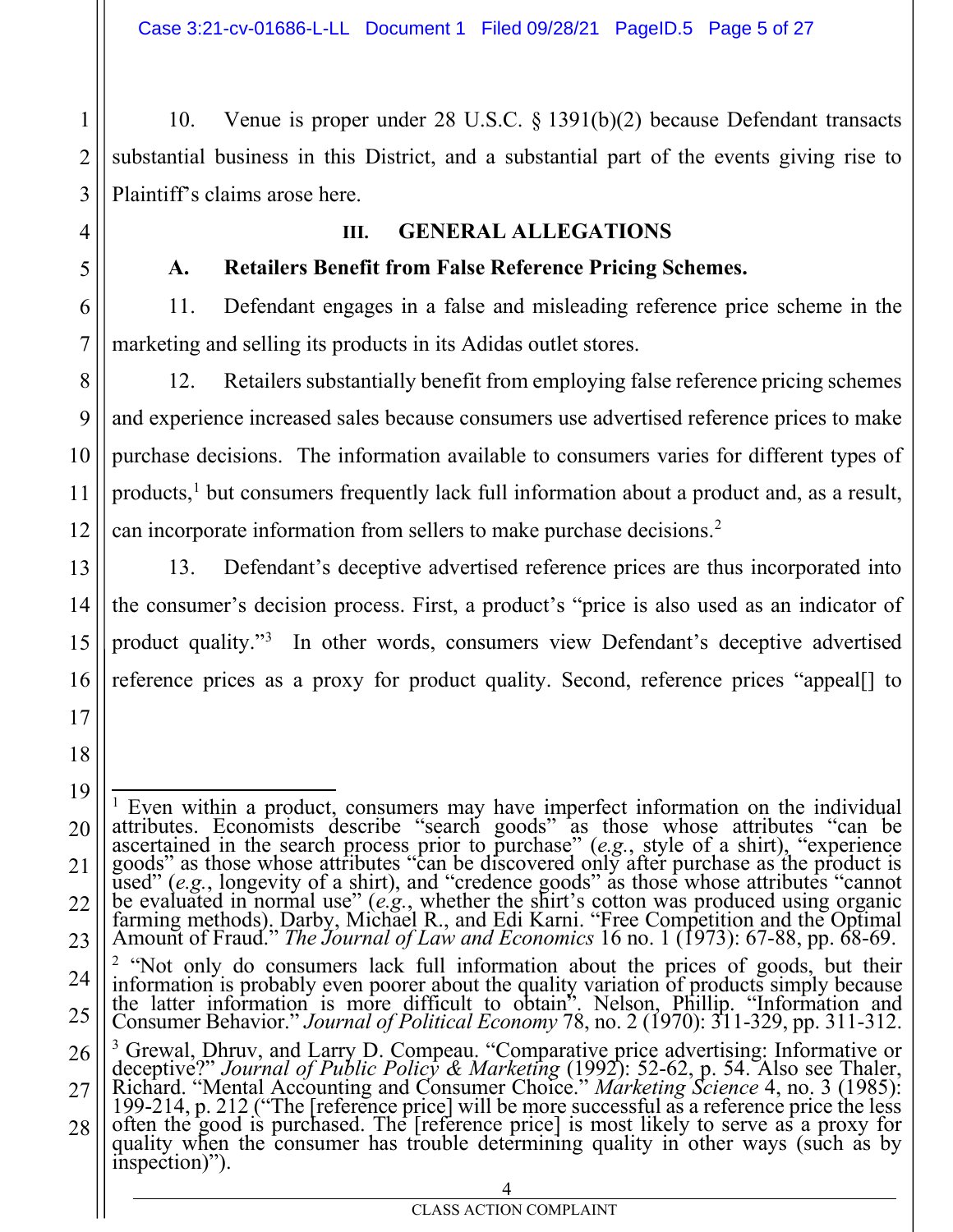consumers' desire for bargains or deals."4 Academic researchers note how consumers "sometimes expend more time and energy to get a discount than seems reasonable given the financial gain involved," and "often derive more satisfaction from finding a sale price than might be expected on the basis of the amount of money they actually save."<sup>5</sup> Under this concept, coined as "transaction utility" by Noble Prize-winning economist Richard Thaler, consumers place some value on the psychological experience of obtaining a product at a perceived bargain.<sup>6</sup>

13 14 15 14. Research in marketing and economics has long recognized that consumer demand can be influenced by "internal" and "external" reference prices.<sup>7</sup> Internal reference prices are "prices stored in memory" (*e.g.*, a consumer's price expectations adapted from past experience) while external reference prices are "provided by observed stimuli in the purchase environment" (e.g., a "suggested retail price," or other comparative sale price).<sup>8</sup> Researchers report that consumer's internal reference prices adjust toward external reference prices when valuing a product.<sup>9</sup> For infrequently purchased products, external reference prices can be particularly influential because these consumers have little or no

1

2

3

4

5

6

7

8

9

10

11

12

16

<sup>4</sup> Grewal, Dhruv, and Larry D. Compeau. "Comparative price advertising: Informative or deceptive?" *Journal of Public Policy & Marketing* (1992): 52-62, p. 52.

<sup>18</sup> <sup>5</sup> Darke, Peter and Darren Dahl. "Fairness and Discounts: The Subjective Value of a Bargain." *Journal of Consumer Psychology* 13, no 3 (2003): 328-338, p. 328.

<sup>19</sup> 20 21  $6$  "To incorporate ... the psychology of buying into the model, two kinds of utility are postulated: *acquisition utility* and *transaction utility*. The former depends on the value of postulated: *acquisition utility* and *transaction utility*. The former depends on the value of the good received compared to the outlay, the latter depends solely on the perceived merits of the 'deal'". Thaler, Richard. "Mental Accounting and Consumer Choice." *Marketing*<br>Science 4, no. 3 (1985): 199-214, p. 205.<br><sup>7</sup> Empirical results "suggest that internal reference prices are a significant factor in purc

<sup>22</sup> 23 24 decisions. The results also add empirical evidence that external reference prices significantly enter the brand-choice decision." Mayhew, Glenn E. and Russell S. Winer. "An Empirical Analysis of Internal and External Reference Prices using Scanner Data." *Journal of Consumer Research* 19, no. 1 (1992): 62-70, p. 68.

<sup>25</sup> 26 <sup>8</sup> Mayhew, Glenn E. and Russell S. Winer. "An Empirical Analysis of Internal and External Reference Prices using Scanner Data." *Journal of Consumer Research* 19, no. 1 (1992): 62- 70, p. 62.

<sup>27</sup> <sup>9</sup> "Buyers' internal reference prices adapt to the stimuli prices presented in the advertisement. That is, buyers either adjust their internal reference price or accept the

<sup>28</sup> advertised reference price to make judgments about the product's value and the value of the deal." Grewal, Dhruv, Kent B. Monroe, and Ramayya Krishnan. "The Effects of Price-Comparison Advertising on Buyers' Perceptions of Acquisition Value, Transaction Value, and Behavioral Intentions." The Journal of Marketing 62 (1998): 46-59, p. 48.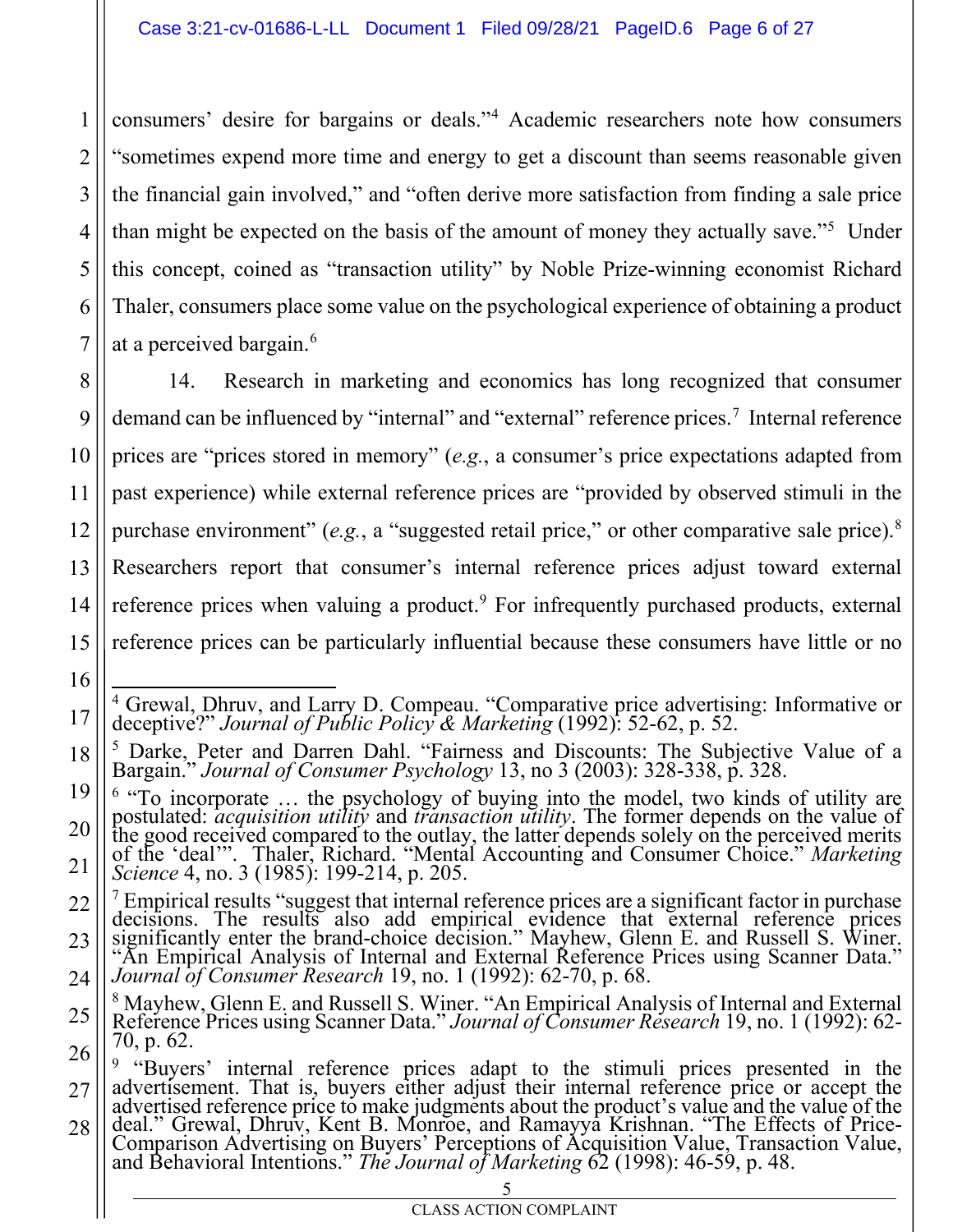prior internal reference.10 In other words, "[t]he deceptive potential of such advertised reference prices are likely to be considerably higher for buyers with less experience or knowledge of the product and product category."11 Academic literature further reports that "there is ample evidence that consumers use reference prices in making brand choices"<sup>12</sup> and publications have summarized the empirical data as follows:

Inflated reference prices can have multiple effects on consumers. They can increase consumers' value perceptions (transaction value and acquisition value), reduce their search intentions for lower prices, increase their purchase intentions, and reduce their purchase intentions for competing products … Inflated and/or false advertised reference prices enhance consumers' internal reference price estimates and, ultimately, increase their perceptions of value and likelihood to purchase $[.]<sup>1</sup>$ 

15. Retailers, including Defendant, understand that consumers are susceptible to a good bargain, and therefore, Defendant has a substantial financial interest in making the consumer believe they are receiving a good bargain, even if they are not. A product's reference price matters to consumers because it serves as a baseline upon which consumers perceive a product's value.

1

2

3

4

5

6

7

8

9

**B. California State and Federal Pricing Regulations Prohibit False "Original price" references and Out-Dated "Original price" references.** 

16. Under California law, a retailer may only discount an item from its own *original price* for up to 90 days; or in the alternative, it may offer a discount from the original price of an item being offered by a competitor, within the relevant market, for up to 90 days. In either scenario, a retailer can only offer a "sale" from an original price for 90 days. At that point, on day 91, the retailer has two options: the product must either return to its full original price,

<sup>&</sup>lt;sup>10</sup> As Thalen notes, "the [suggested retail price] will be more successful as a reference price the less often the good is purchased." Thaler, Richard. "Mental Accounting and Consumer Choice." Marketing Science 4, no. 3 (1985): 199-214, p. 212.

<sup>11</sup> Grewal, Dhruv, and Larry D. Compeau. "Pricing and public policy: A research agenda and an overview of the special issue." *Journal of Public Policy & Marketing* 18, no. <sup>1</sup> (1999): 3-10, p. 7.

<sup>12</sup> Kalyanaram, Gurumurthy, and Russell S. Winer. "Empirical Generalizations from Reference Price Research." *Marketing Science* 14, no. 3 (1995): G161-G169, p. G161.

<sup>&</sup>lt;sup>13</sup> Grewal, Dhruv, and Larry D. Compeau. "Pricing and public policy: A research agenda and an overview of the special issue." *Journal of Public Policy & Marketing* 18, no. 1  $(1999)$ : 3-10, p. 7.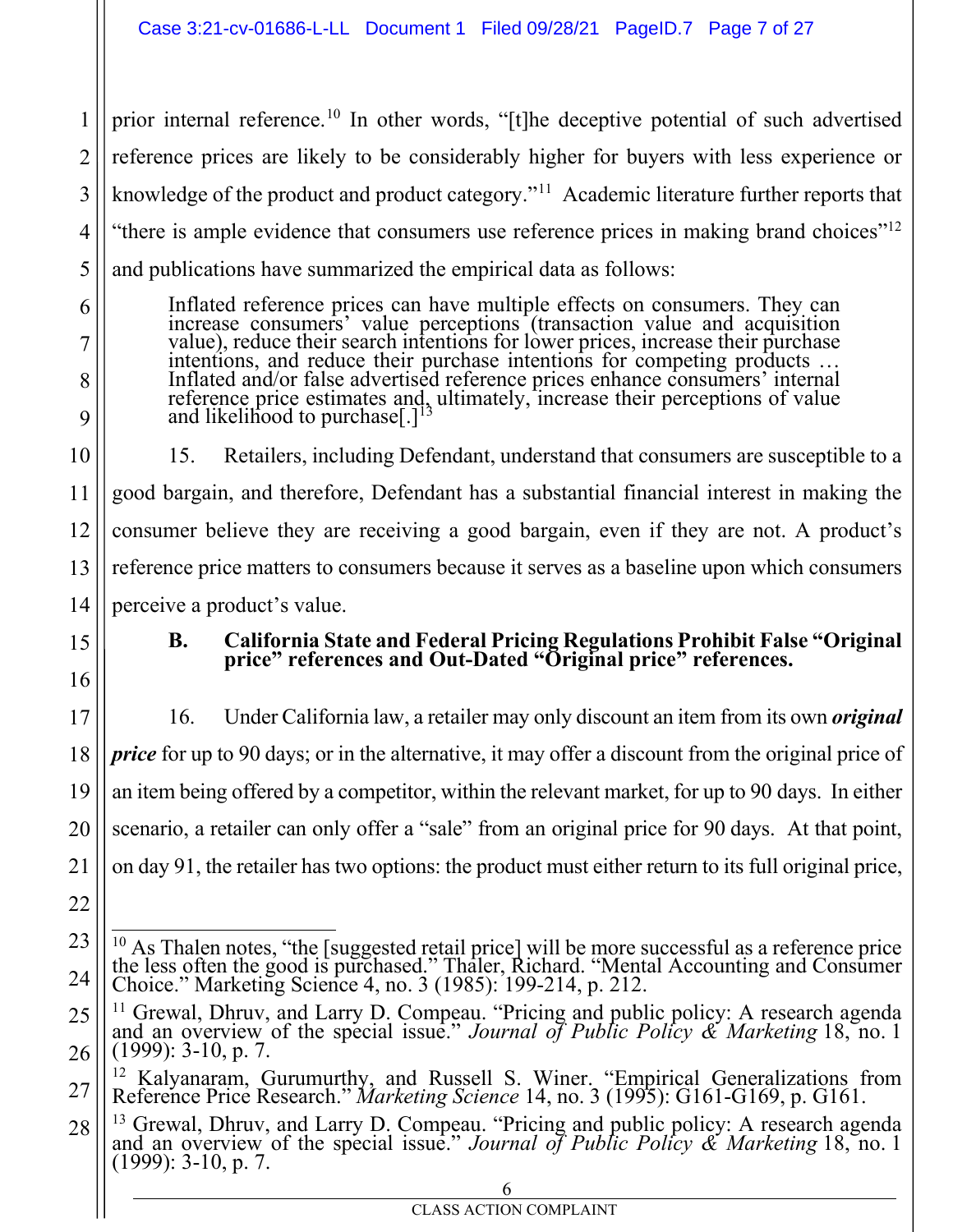or the retailer may continue to sell the product at the discounted price*, as long as it discloses*  to the consumer the date on which the product was last offered for sale at its full retail *price*. *See* BUS. & PROF. CODE § 17501. Under California law, a retailer cannot use an old, outdated, "original price" as the basis for a sale or discount unless it discloses to the consumer the date on which the prior original price was offered in the market.

17. Additionally, under the FTCA, when a retailer offers a discount from *its own*, former *original price*, the original price is required to have been a price at which *the retailer* held that item out for sale *on a regular basis*, for a *commercially reasonable period of time*. *See* 16 C.F.R. § 233.1(a) and (b) (emphasis added).

#### **C. Defendant's Fraudulent Price Discounting Scheme Violates California State and Federal Regulations.**

18. Defendant advertises merchandise for sale by listing on the merchandise's price tag *two* fictitious and misleading reference prices: 1) a "*regular price*" and 2) a reduced "*our price*" from which an additional "discount" is taken. Defendant's outlet merchandise is uniformly accompanied by signage stating "take an additional % off" (the already reduced "*our price*") to arrive at the final "sale price." Thus, Defendant has marked the merchandise with two false reference prices—a "*regular price*" and a further discounted "*our price*," which appears alongside a " % off" sign that takes an additional "discount" from the already "reduced" "*our price*." These seeming discounts from higher reference prices convey to consumers, including to Plaintiff, "the product's worth and the prestige that ownership of the product conveys." *Hinojos v. Kohl's Corp*., 718 F.3d 1098 (9th Cir. 2013) (*citing* Dhruv Grewal & Larry D. Compeau, Comparative Price Advertising: Informative or Deceptive?, 11 J. Pub. Pol'y & Mktg. 52, 55 (Spring 1992) ("By creating an impression of savings, the presence of a higher reference price enhances subjects' perceived value and willingness to buy the product."). "Misinformation about a product's 'normal' price is…significant to many consumers in the same way as a false product label would be." *Hinojos*, 718 F.3d at 1106.

19. The reason why the *regular price* and the *our price* reference prices are either false or misleading is because Adidas either: 1) has never offered the outlet goods for sale

1

2

3

4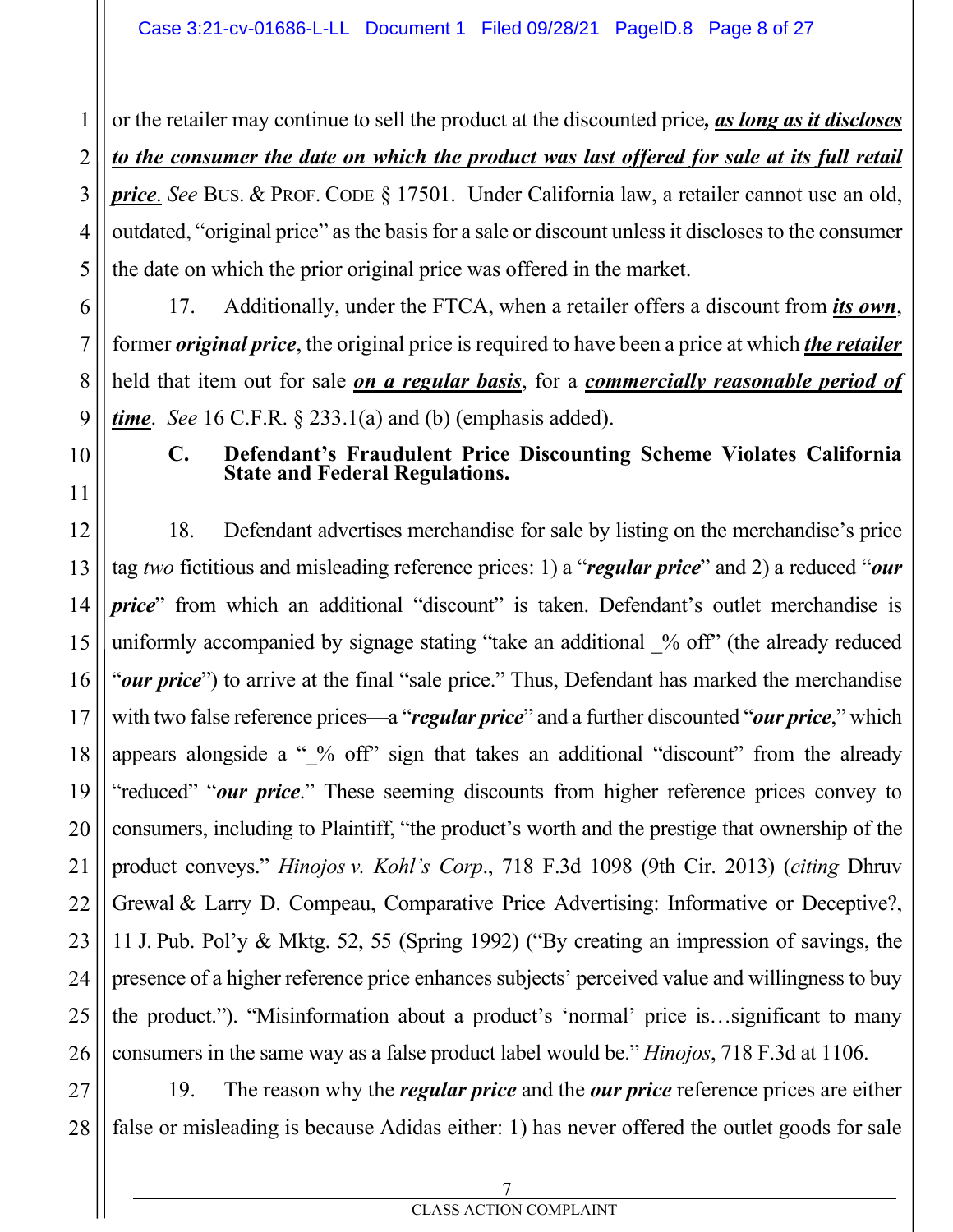at the *regular price* or the *our price* (in the case of its "made-for-outlet" merchandise), or 2) has offered the goods for sale at their *regular price* or the *our price* at some time period in the distant past—in violation of the 90-day time period afforded it to discount merchandise under California law<sup>14</sup> and the federal regulation requiring the discount to be presented from a recent, regularly offered, original price.

20. Additionally, Adidas is not offering a discount or a percentage off (% off) a competitor's price for goods offered for sale in the relevant market. In the case of its "made for outlet" products, there are no other retailers who sell those goods; they are exclusively sold by Adidas outlets. In the case of its out of season merchandise, the Adidas merchandise being offered at its outlet stores is not offered at any other relevant market competitors in the 90-day time period preceding the sale because it is old and outdated.

21. How the scheme works: On all merchandise sold in the Adidas outlet stores, it represents to consumers a "*regular price*" on the product's price tag, along with a further discounted "*our price*." Adidas then publishes the proffered discount as a percentage off (i.e., 40% off) of the "*our price*." For example:



<sup>14</sup> If Adidas continued to offer a discount from an original price beyond the 90 day time period afforded it under California law, it was required to disclose the date on which the original prices were last offered. Adidas does not make any such disclosure.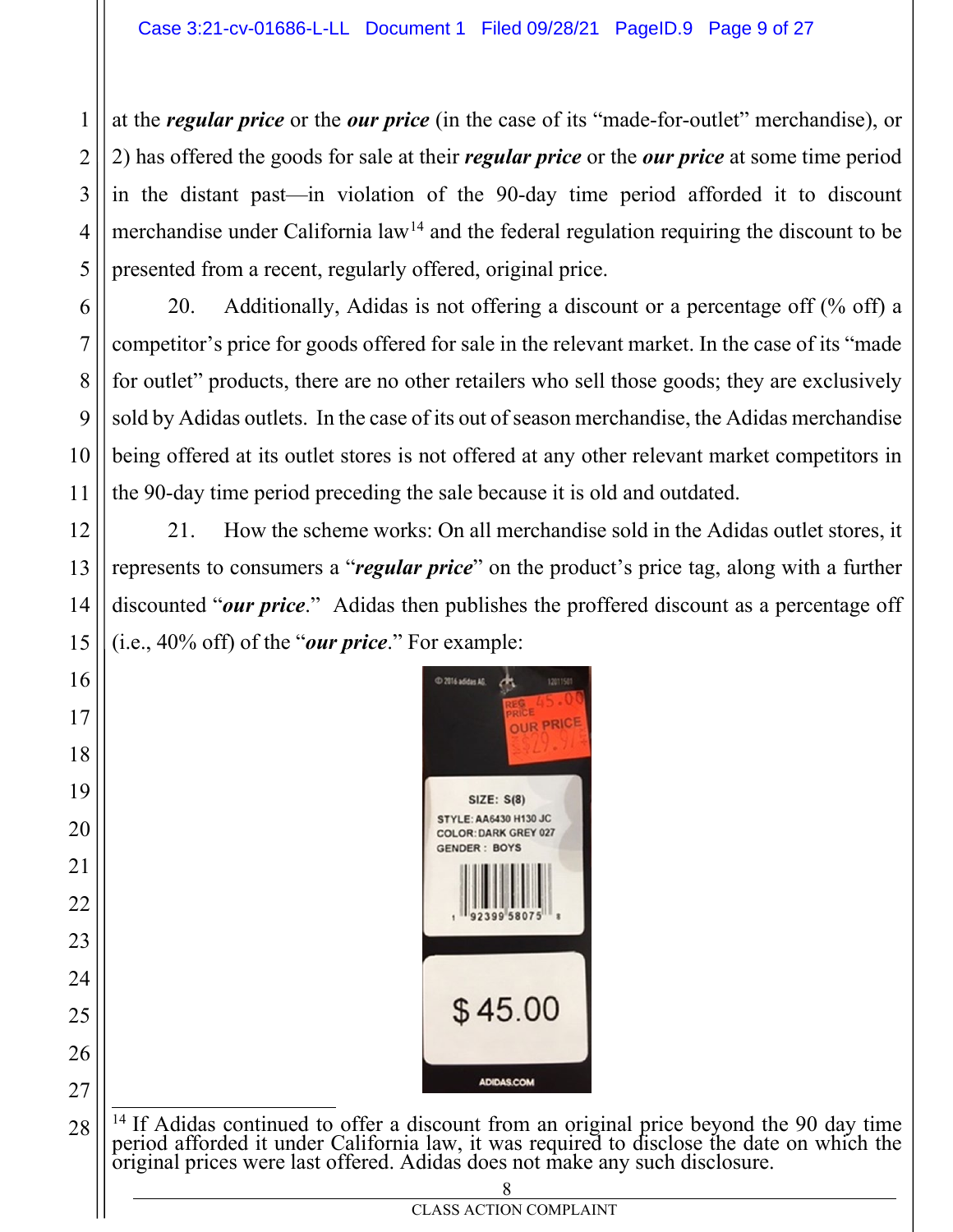22. The represented discounts are advertised on placards placed at, on, or above the particular products being discounted. They are printed on red card stock with white print offering the advertised "\_% off". The placards appear as follows:



23. The "*regular price*" and the discounted "*our price*" reference prices thus represent to consumers the merchandise's original price, while the "sale" price denotes to consumers a significantly discounted price, or savings from the regular higher price.

24. Adidas outlets do not offer any outlet merchandise at the full, or original price—ever. Every product in the store is discounted from an original price, the minute it hits the floor.

 25. Defendant's perpetual discounting of the Adidas outlet merchandise constitutes false, fraudulent, and deceptive advertising because the original reference price listed is substantially higher than those prices ever actually offered by Defendant in its outlet stores. The reference prices are used exclusively as a benchmark from which the false discount and corresponding "sale" price is derived. Defendant's scheme has the effect of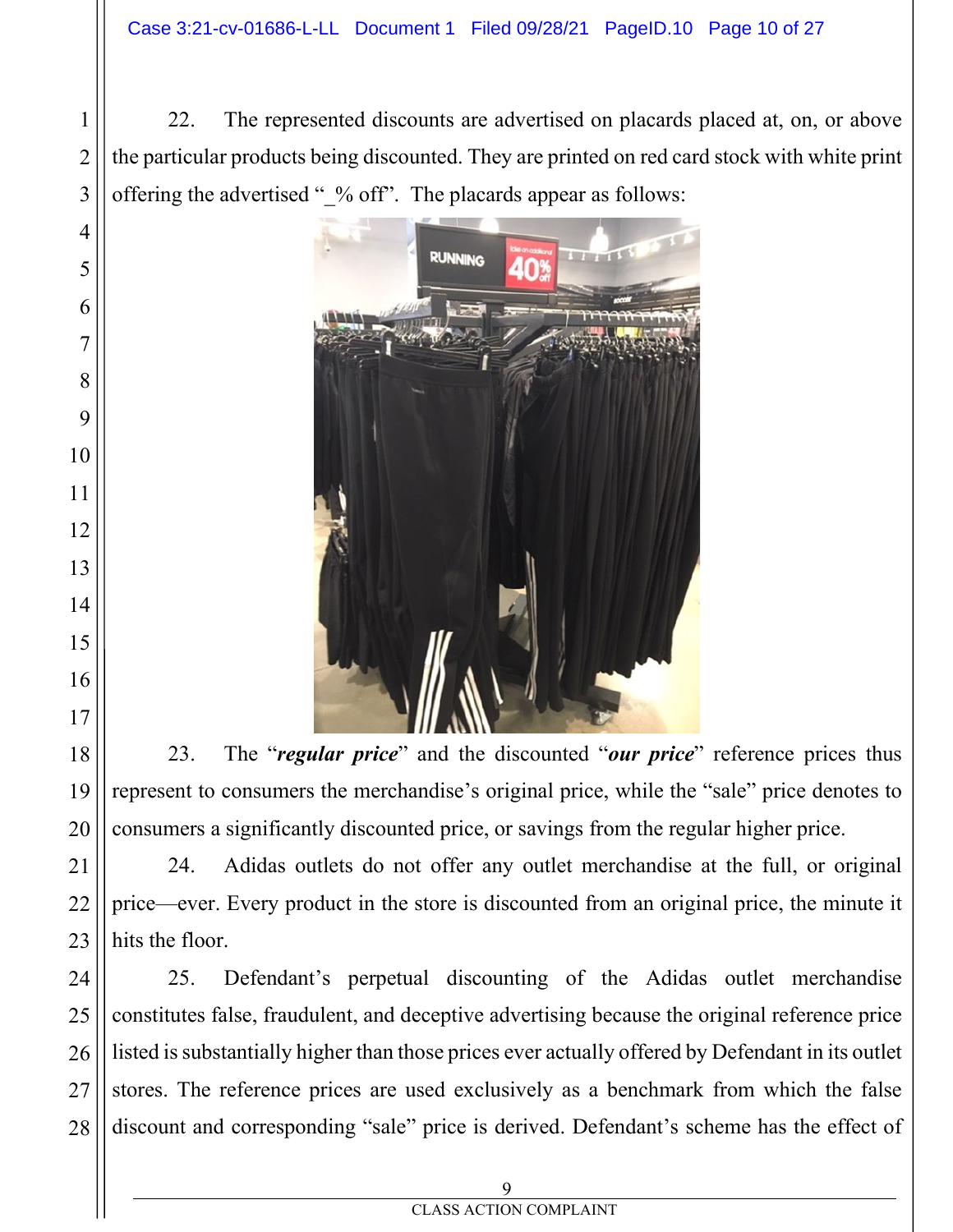tricking consumers into believing they are getting a significant deal by purchasing merchandise at a steep discount, when, in reality, consumers are paying for merchandise at its usual retail price. Defendant's deceptive pricing scheme further artificially raises the prices actually paid by consumers by creating the false impression of a bargain.

26. Defendant's outlet-only-merchandise is *never* offered for sale, nor actually sold, at its advertised "*regular price*" or "*our price*." Similarly, regular Adidas merchandise, that may have been previously offered for sale at other retailers or online, is never offered for sale at Adidas outlet stores at its advertised "regular price" or "our price" within 90 days of that price being offered in the market. Upon information and belief, "out of season" Adidas merchandise is a small percentage of its outlet stores' total inventory and is typically several years removed from being marketed at the original price, if ever.

27. Nowhere in Defendant's outlet stores does Defendant disclose that the reference or original prices used are not: 1) former prices; or 2) are not recent (within 90 days), regularly offered former prices; 3) or prices at which identical products are sold elsewhere in the market. Nor does Adidas disclose the date at which the original prices were offered in the market or by one of Adidas' other retailers. The omission of these disclosures, coupled with Defendant's use of fictitious advertised reference prices, renders Defendant's outlet pricing inherently misleading.

28. Thus, the advertised reference prices are false and induce consumers into believing that the merchandise was once sold at the reference price, and will be again if the consumer does not make a purchase at the "bargain" price. Defendant engages in this practice knowing full-well that the advertised products are never actually offered or sold at the advertised reference prices, or never actually offered or sold at the advertised reference prices within 90 days of them being discounted in the Adidas outlet store.

29. Moreover, the advertised discounts were fictitious because the reference prices did not represent a *bona fide* price at which Defendant previously sold or offered to sell the products, on a regular basis, for a commercially reasonable period of time, as required by the Federal Trade Commission ("FTC"). In addition, the represented advertised reference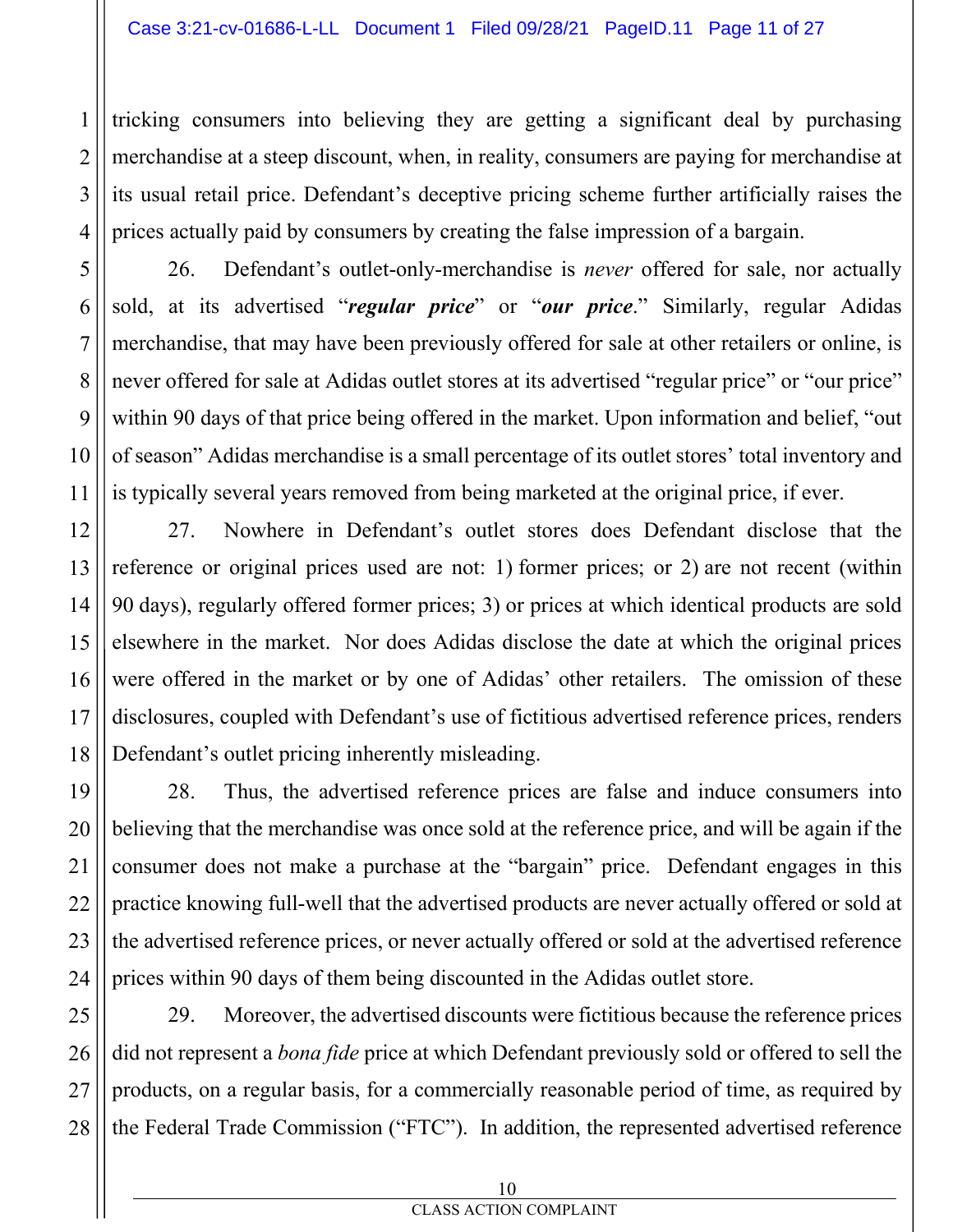prices were not the prevailing market retail prices within the three months (90 days) immediately preceding the publication of the advertised former reference price, as required by California law.

30. Thus, Defendant's scheme intends to, and does, provide misinformation to the customer. This misinformation communicates to consumers, including Plaintiff, that the products sold in Defendant's outlets have a greater value than the advertised discounted price.

**D. Investigation** 

1

2

3

4

5

6

7

8

11

9 10 12 13 14 15 16 17 31. An investigation of Adidas outlet stores conducted by Plaintiff's counsel ("Plaintiff's Investigation") revealed that Defendant's outlet store merchandise is priced uniformly. That is, Adidas outlet merchandise sold at Adidas outlet stores bears a price tag with a false "*regular*" reference price, along with a substantially discounted "our price" from which an additional percentage off (% off) is taken, resulting in a seemingly much lower "sale price." Plaintiff's Investigation confirmed that the merchandise purchased by Plaintiff was priced with a false reference price and a corresponding discounted price for at least the 90-day period immediately preceding Plaintiff's purchase in violation of California law and the FTCA.

18 19 20 21 22 23 24 25 26 27 28 32. Plaintiff's counsel's investigators cataloged the pricing practices of Adidas outlet stores across California, including in San Francisco (San Francisco Premium Outlets), Los Angles (Citadel Outlets) and San Diego (Las Americas Premium Outlets), from February of 2019, through June of 2019. Plaintiff's Investigation revealed that items listed for sale in Defendant's outlets were never offered for sale at either their full "*regular price*" *or* "*our price*" reference prices. Plaintiff's counsel's investigators visited Adidas outlet stores consistently throughout the investigation period to verify the prices being offered on Defendant's outlet merchandise. The prices were uniform across all stores visited in California. All items, including the product purchased by Plaintiff, in the Adidas outlet stores were priced at a discount in the 90 days prior to Plaintiff's purchase of his men's light grey sweatpants. A sample of the products tracked, which remained continuously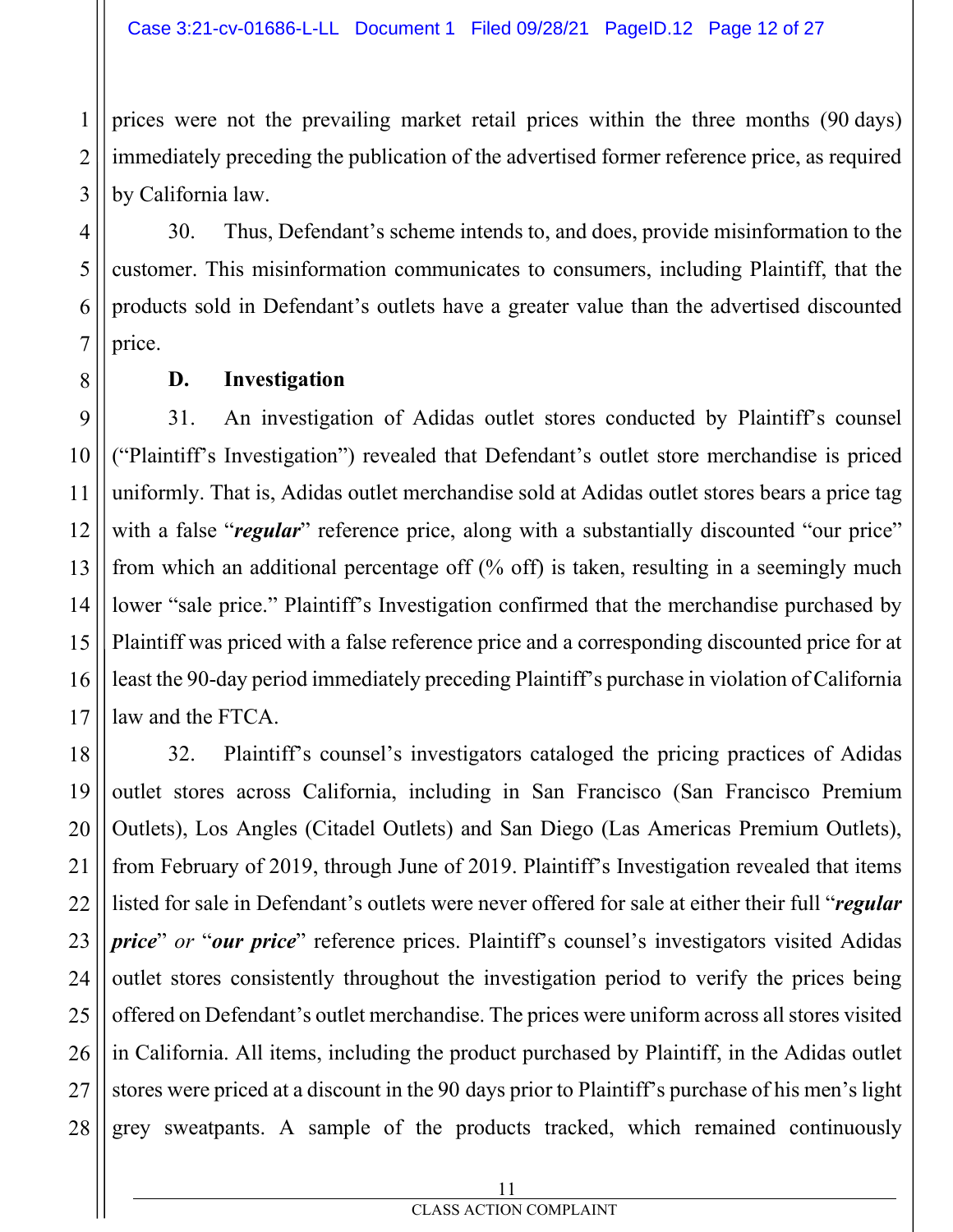discounted throughout the observed period, include Mens DK Grey three strip shorts; Response Crew DX 1990; 3 Stripes Tee shirt Purple; and 3 Str Tights (CE 2441). *See* Exhibit A.

33. Additionally, Plaintiff's Investigation attempted to locate the items sold at the Adidas outlet stores in other distribution channels in the relevant market. For example, in San Diego, Plaintiff's Investigation verified that the merchandise sold at Adidas outlet stores, was *not* the same as Adidas merchandise presented for sale at commonly known retailers such as Nordstrom Rack, Macy's, Ross Dress for Less, TJ Max, or Kohl's. Plaintiff's Investigation compared the items tracked in the Adidas outlet stores to Adidas merchandise offered for sale at the aforementioned retailers on a monthly basis during the course of the investigation.

34. Thus, the "*regular price*" and the discounted "*our price*" on the Adidas merchandise sold at the Adidas outlet stores, including the "*regular price*" and the discounted "*our price*" listed on the sweatpants Plaintiff purchased, are either false original prices or severely outdated prices that have not been offered in the relevant market or at an Adidas store for at least more than a year.

35. The false reference prices and corresponding discount price scheme were both uniform and identical on almost all of the merchandise sold at Defendant's outlet stores. The only thing that changed was the requisite " % off" on certain merchandise items.

36. The fraudulent pricing scheme applies to all Adidas outlet merchandise offered on sale at Defendant's California outlet stores, including the light grey sweatpants purchased by Plaintiff, as described below.

#### **IV. PARTIES**

## **Plaintiff**

1

2

3

4

5

6

7

8

9

10

11

12

13

14

15

16

17

18

19

20

21

22

23

24

25 26 27 28 37. Plaintiff resides in San Diego County, California. Plaintiff, in reliance on Defendant's false and deceptive advertising, marketing and discounting pricing schemes, purchased a pair of men's light grey Adidas sweatpants from Defendant's outlet store located at the Las Americas Premium Outlets, 4201 Camino De La Plaza, San Diego, CA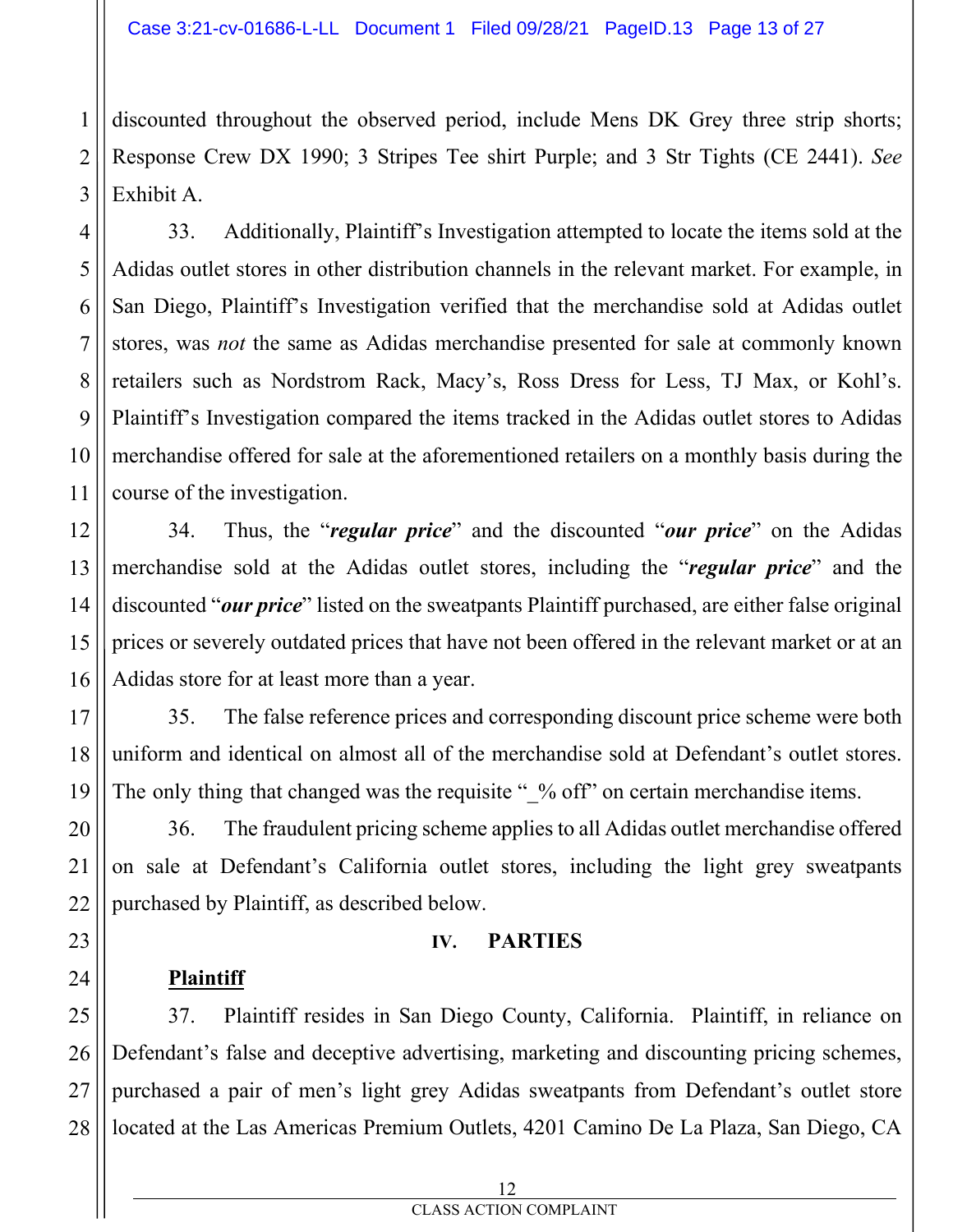92173, on May 20, 2019. Plaintiff examined several men's apparel products at Defendant's San Diego outlet store before deciding on a final pair of light grey sweatpants after reviewing the items' advertised sale prices. The sweatpants Plaintiff purchased were advertised with a "*regular price*" of \$55.00. Defendant advertised the item as having a discounted "*our price*" of \$29.97, and the item was also advertised as an "*additional 50% off*." During his time at Defendant's outlet store on May 20, 2019, Plaintiff noticed numerous signs within the store advertising a "  $\%$  off" over items throughout the store. Plaintiff noticed that most, if not all, items in the store were accompanied by an in-store sign purporting to represent a " $\%$  off."

38. After observing the "*regular price*" and "*our price*" of the item and the accompanying sale price, Plaintiff believed he was receiving a significant discount on the items he had chosen. Because he liked the item and felt that the discounted price would likely not last, and that he was getting a significant bargain on the merchandise, he proceeded to the register and purchased the pair of men's light grey sweatpants. The "*regular price*" and corresponding "*our price*" of the item, along with the additional 50% off, led Plaintiff to believe that he was purchasing authentic Adidas merchandise that was previously available at Adidas retail stores or other retail stores at the advertised reference prices, or sold formerly for that price at Defendant's outlet store. He paid a total of \$16.14 with tax.

39. However, the merchandise Plaintiff purchased was never offered for sale at the reference price listed on the price tag, and certainly not within the 90 days preceding Plaintiff's purchase. Neither Plaintiff's receipt nor any in-store signage observed or relied upon by Plaintiff indicated to him that the pair of sweatpants he purchased was not offered previously at the advertised reference price at the Adidas outlet store or elsewhere.

40. At the time of his purchase, Plaintiff was also unaware that the products sold in Defendant's outlet store were manufactured for sale specifically and exclusively at Defendant's outlet stores and that the products are never sold anywhere else. Neither Plaintiff's receipt, nor in-store signage, nor information listed on the price tags suggested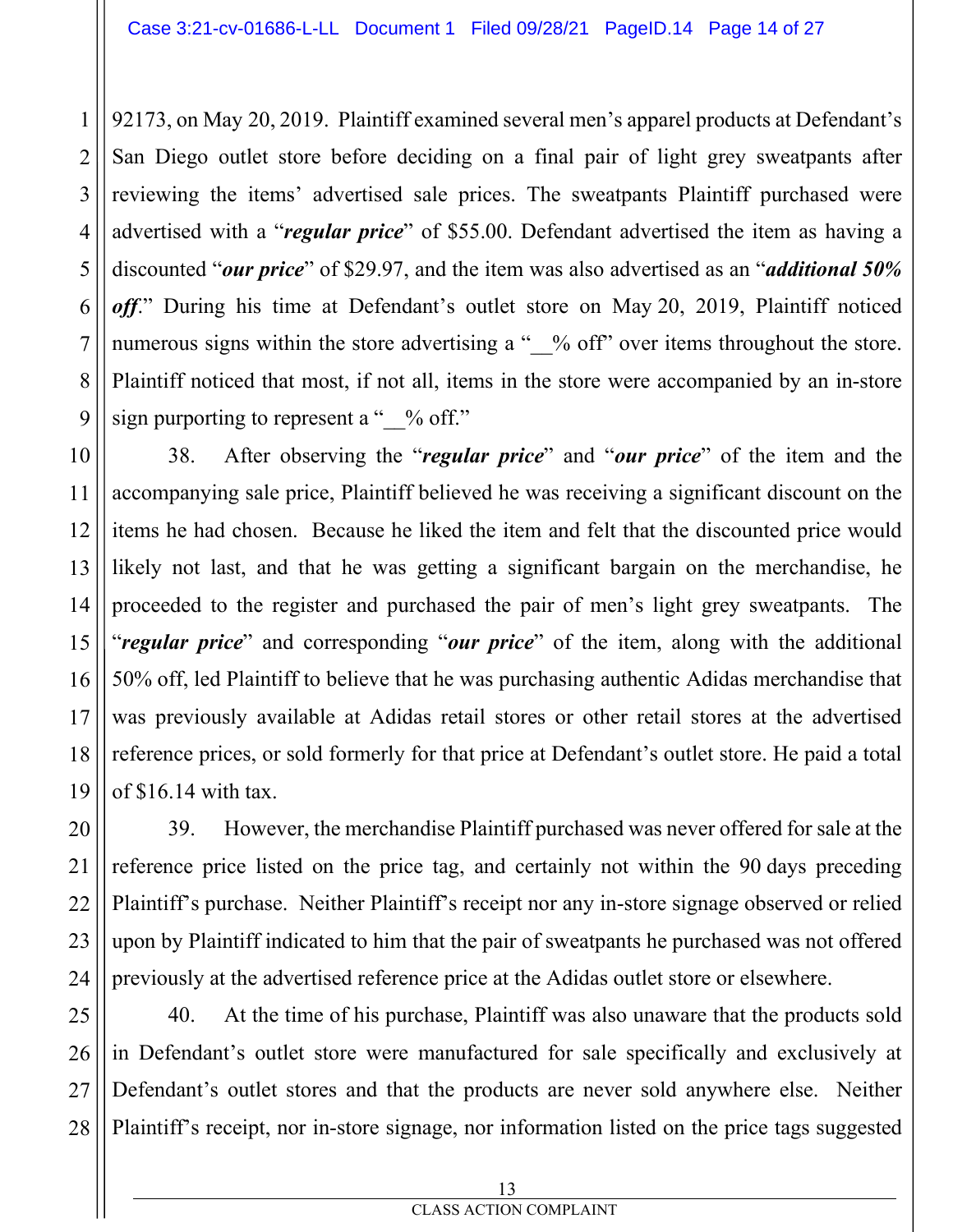that the products were exclusive. Plaintiff was damaged in his purchase because Defendant's false reference price discounting scheme inflated the true market value of the sweatpants he purchased. Despite being misled by Defendant with respect to the product he purchased, Plaintiff lacks personal knowledge as to Defendant's specific pricing practices relating to all its California outlet merchandise. Consequently, Plaintiff is susceptible to reoccurring harm because he cannot be certain that Defendant has corrected its deceptive pricing scheme, and he desires to continue to purchase Adidas outlet merchandise from Adidas California outlet stores, assuming that he could determine whether he was receiving authentic Adidas products at a true bargain. However, he currently cannot trust that Defendant will label and/or advertise the merchandise truthfully and in a non-misleading fashion in compliance with applicable law. Plaintiff simply does not have the resources to ensure that Defendant is complying with California and federal law with respect to its pricing, labeling, and advertising of its California outlet merchandise. An injunction is the only form of relief which will guarantee Plaintiff and other consumers the appropriate assurances.

16 17 18 19 20 22 23 24 25 26 27 41. Additionally, because of the wide selection of merchandise available and Defendant's California outlet stores, the fact that there are numerous items of outlet merchandise involved in Defendant's deceit, and due to the likelihood that Defendant may yet develop and market additional outlet merchandise items for sale at its California outlet stores, Plaintiff may again, though by mistake, purchase a falsely discounted product from Defendant under the impression that the advertised reference price represents a *bona fide*  former price at which the item was previously offered for sale by Defendant. Indeed, Plaintiff regularly shops at outlet stores, including Defendant's, and he desires to continue purchasing merchandise from Adidas outlet stores in the future. Moreover, Class(as defined below) members will continue to purchase the Adidas California outlet merchandise, reasonably, but incorrectly, believing that its advertised reference prices represent *bona fide*  former prices at which the merchandise was previously offered for sale by Defendant.

28

1

2

3

4

5

6

7

8

9

10

11

12

13

14

15

CLASS ACTION COMPLAINT 14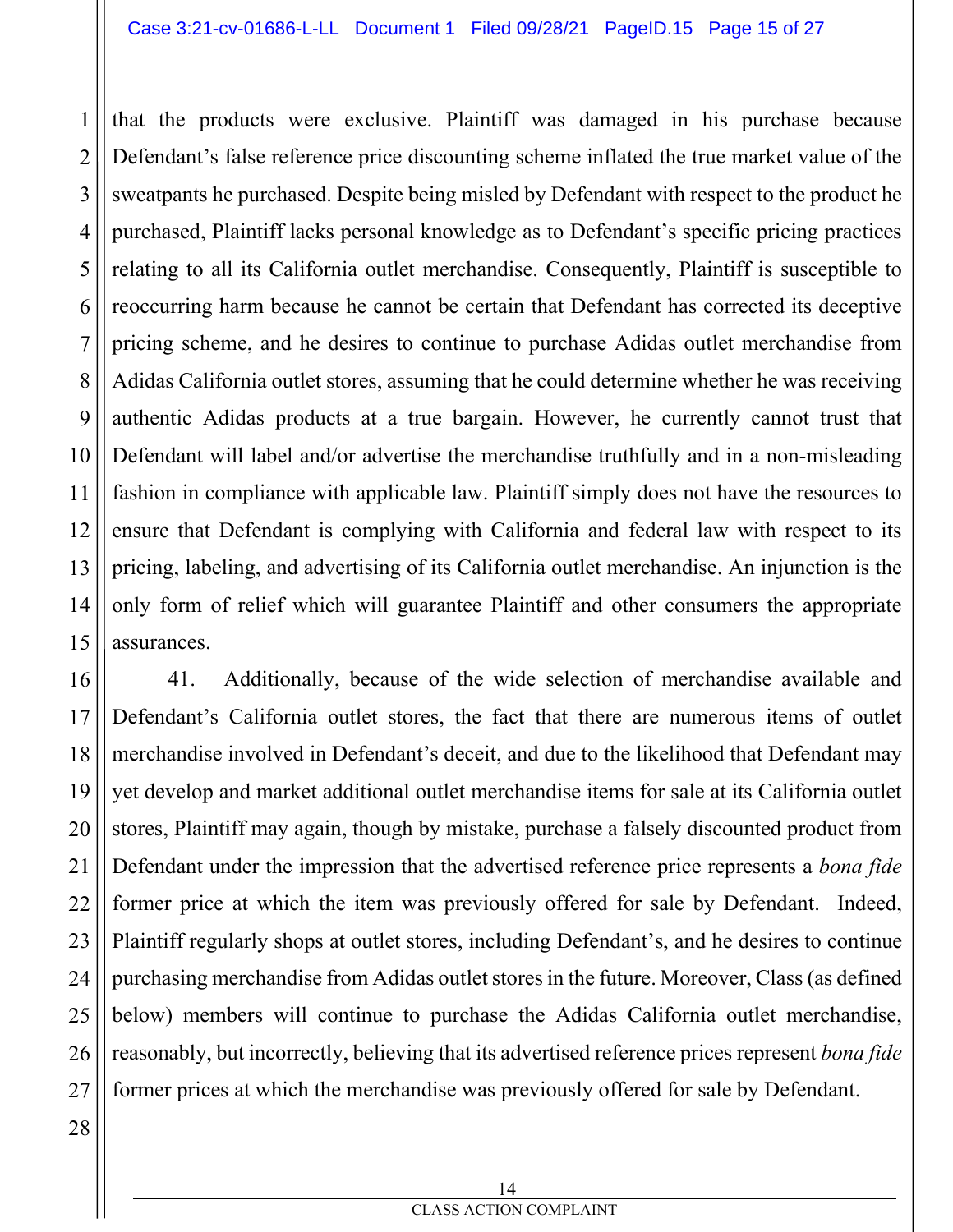42. Accordingly, Plaintiff, Class members and the general public lack an adequate remedy at law. Absent an equitable injunction enjoining Defendant from continuing in the unlawful course of conduct alleged herein, Plaintiff, Class members and the public will be irreparably harmed and denied an effective and complete remedy because they face a real and tangible threat of future harm emanating from Defendant's ongoing conduct, which cannot be remedied with monetary damages.

43. Moreover, Plaintiff lacks an adequate remedy at law with respect to his claim for equitable restitution because he has not yet retained an expert to determine whether an award of damages can or will adequately remedy his monetary losses caused by Defendant. Particularly, as legal damages focus on remedying the loss to the plaintiff, and equitable restitution focuses wholly distinctly on restoring monies wrongly acquired by the defendant, legal damages are inadequate to remedy Plaintiff's loss because Plaintiff does not know at this juncture, and is certainly not required to set forth evidence, whether a model for legal damages (as opposed to equitable restitution) will be viable or will adequately compensate Plaintiff's losses.

44. Finally, Plaintiff's case is substantially predicated on Defendant's violations of CAL. BUS. & PROF. CODE § 17501, an equitable claim, as Plaintiff's Investigation revolved around ensuring that Defendant did not sell outlet merchandise within the 90 days preceding Plaintiff's purchase and, likewise, that Defendant failed to disclose to consumers the date on which outlet merchandise was last offered at its advertised reference price. This claim and test of liability go to the heart of Plaintiff's case and the same test is not available under a CLRA legal claim for damages. Thus, Plaintiff does *not* have an adequate remedy at law because the CLRA does not provide the same metric of liability as CAL.BUS.&PROF. CODE § 17501, which is integral not only to Plaintiff's prayer for restitution, but also to Plaintiff's very theory of liability at trial. Accordingly, Plaintiff may set forth alternate claims for legal damages and equitable restitution.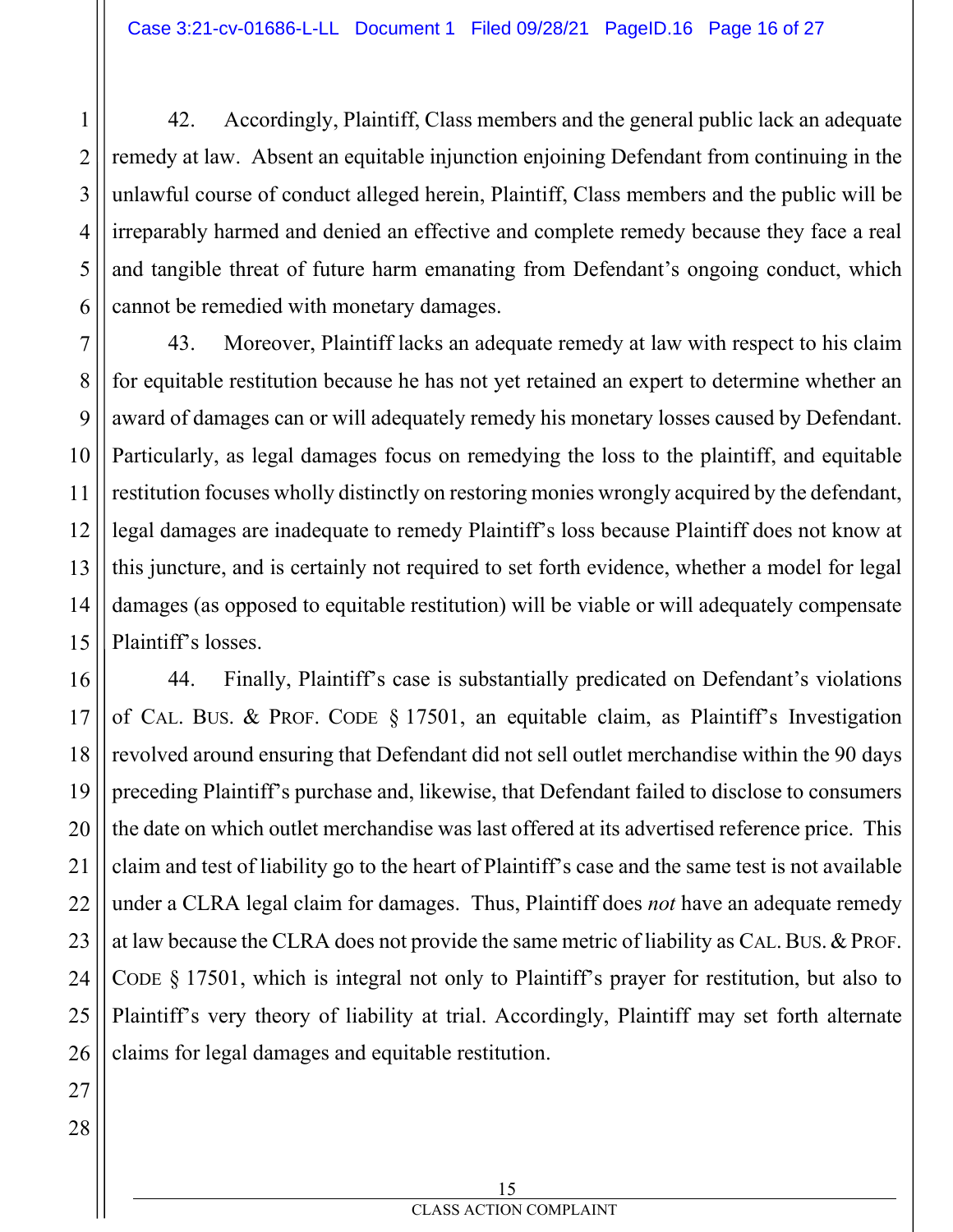#### **Defendant**

1

2

3

4

5

6

7

8

9

10

11

12

13

14

15

17

18

19

20

21

22

23

24

25

26

27

45. Plaintiff is informed and believes, and upon such information and belief alleges, Defendant is an Oregon corporation with its principal executive offices at 5505 N Greenley Ave., Portland, OR 97217. Defendant is the American branch subsidiary of Adidas AG, a multinational apparel company founded and headquartered in Herzogenaurach, Germany, that designs and manufactures Adidas branded shoes, clothing, sporting goods, apparel and accessories. Plaintiff is informed that Defendant, is responsible for Adidas' US operations, including operating Adidas outlet stores in California. Plaintiff is informed and believes that Defendant markets products in California and throughout the United States through retail and online channels, and also manufactures and sells cheaper "made-for-outlet" versions of such products exclusively in its outlet stores. Plaintiff is informed and believes, and thereon alleges, that Adidas operates at least fifteen outlet locations in California.<sup>15</sup>

16 46. Plaintiff does not know the true names or capacities of the persons or entities sued herein as Does 1-50, inclusive, and therefore sues such defendants by such fictitious names. Plaintiff is informed and believes, and upon such information and belief alleges, that each of the Doe defendants is in some manner legally responsible for the damages suffered by Plaintiff and the Class members as alleged herein. Plaintiff will amend his Complaint to set forth the true names and capacities of these defendants when they have been ascertained, along with appropriate charging allegations, as may be necessary.

47. The reference prices listed and advertised on products sold at Defendant's outlet stores are false or severely outdated reference prices, utilized only to perpetuate Defendant's false discount scheme.

48. Defendant knows that its reference price advertising is false, deceptive, misleading, and unlawful under California and federal law.

<sup>15</sup> *See* https://mallseeker.com/adidas-outlets.aspx?state=5.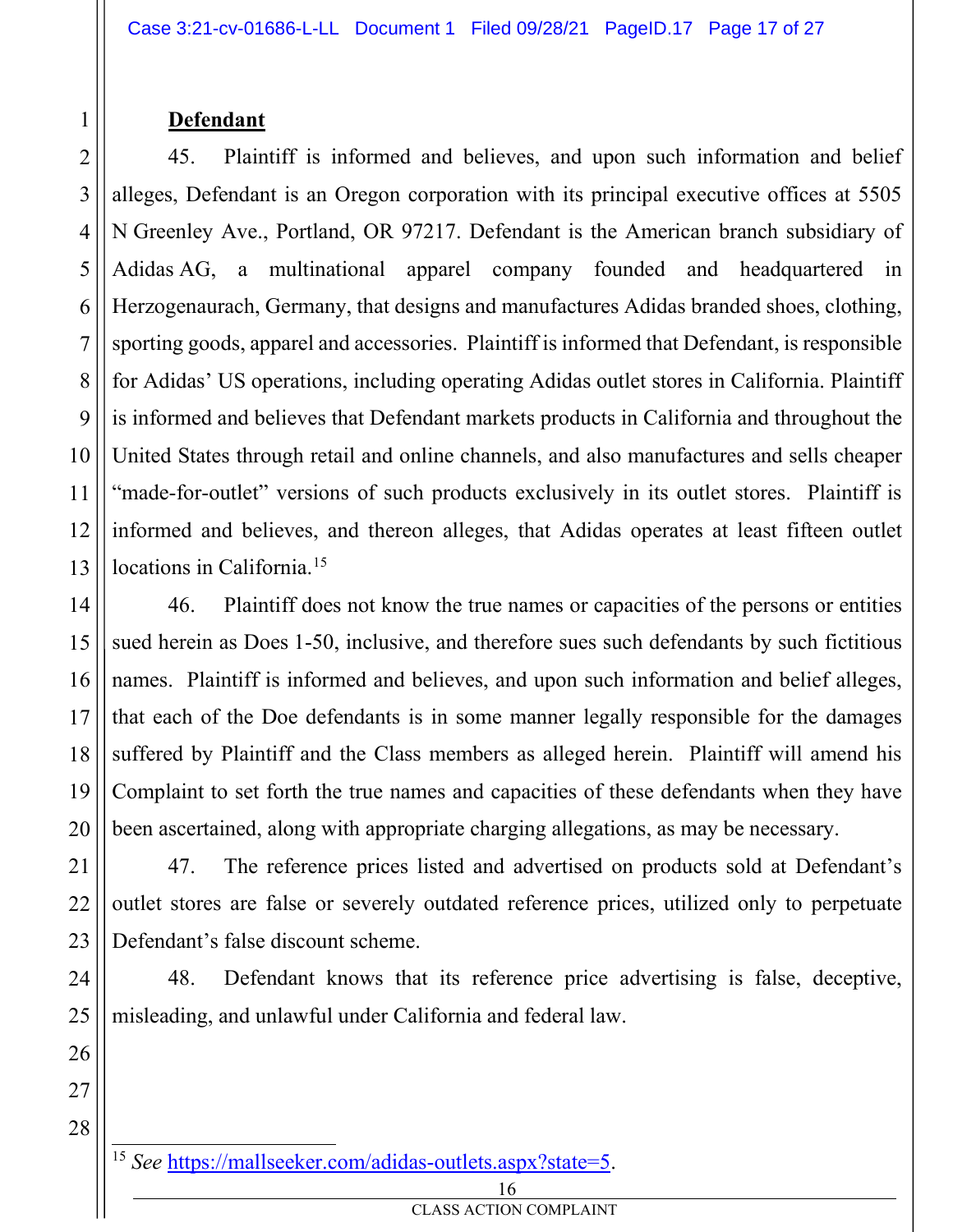49. Defendant fraudulently concealed from, and intentionally failed to disclose to, Plaintiff and other members of the Class the truth about its advertised discount prices and former reference prices.

50. At all relevant times, Defendant has been under a duty to Plaintiff and the Class to disclose the truth about its false discounts.

51. Plaintiff reasonably relied upon Defendant's artificially inflated reference prices and false discounts when purchasing the men's light grey sweatpants from Defendant's outlet store in San Diego, California. Plaintiff would not have made such purchase but for Defendant's representations regarding the substantial discounts being offered on the merchandise. Plaintiff would like to continue shopping at Defendant's outlet stores in the future but cannot be certain of the veracity of Defendant's advertised bargains.

52. Plaintiff and the Class reasonably and justifiably acted and relied on the substantial price differences that Defendant advertised, and made purchases believing that they were receiving a substantial discount on an item of greater value than it actually was. Plaintiff, like other Class members, was lured in, relied on, and was damaged by the deceptive pricing scheme that Defendant carried out.

1

2

3

4

5

6

7

8

9

10

11

12

13

14

15

16

17

18

19

20

21

22

23

24

#### **V. CLASS ALLEGATIONS**

53. Plaintiff brings this action on behalf of himself and all other similarly situated Class members pursuant to Rule  $23(a)$ ,  $(b)(2)$  and  $(b)(3)$  of the Federal Rules of Civil Procedure and seeks certification of the following Class against Defendant for violations of California state laws:

All persons, within the State of California, who, within the preceding four years (the "Class Period"), purchased from a California Adidas outlet store one or more products at a purported discount from an advertised "reference" price and who have not received a refund or credit for their purchase(s).

25 26 27 28 Excluded from the Class is Defendant, as well as its officers, employees, agents or affiliates, parent companies and/or subsidiaries, and each of their respective officers, employees, agents or affiliates, and any judge who presides over this action. Plaintiff reserves the right to expand, limit, modify, or amend this Class definition, including the addition of one or

#### CLASS ACTION COMPLAINT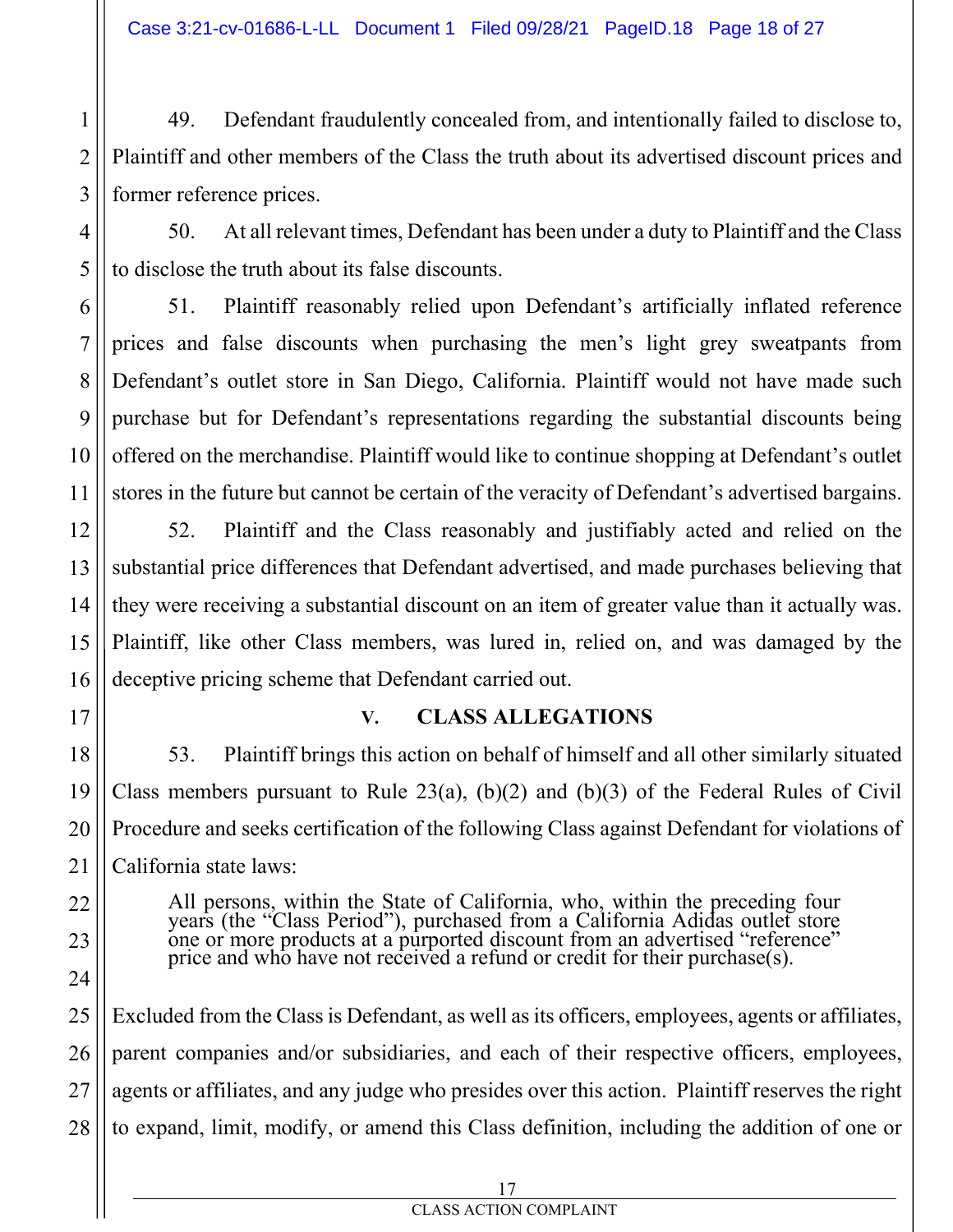more subclasses, in connection with his motion for Class certification, or at any other time, based upon, *inter alia*, changing circumstances and/or new facts obtained during discovery.

54. *Numerosity*: The Class members are so numerous that joinder of all members is impracticable. Plaintiff is informed and believes that the proposed Class contains hundreds of thousands of individuals who have been damaged by Defendant's conduct as alleged herein. The precise number of Class members is unknown to Plaintiff.

55. *Existence and Predominance of Common Questions of Law and Fact*: This action involves common questions of law and fact, which predominate over any questions affecting individual Class members. These common legal and factual questions include, but are not limited to, the following:

a. whether, during the Class Period, Defendant used falsely advertised reference prices on its outlet products' labels and falsely advertised price discounts on merchandise sold in its outlet stores;

b. whether, during the Class Period, the reference prices advertised by Defendant were the prevailing market prices for the products in question during the three months period preceding the dissemination and/or publication of the advertised former prices;

c. whether Defendant's alleged conduct constitutes violations of the laws asserted;

d. whether Defendant engaged in unfair, unlawful and/or fraudulent business practices under the laws asserted;

e. whether Defendant engaged in false or misleading advertising;

f. whether Plaintiff and Class members are entitled to damages and/or restitution and the proper measure of that loss; and

g. whether an injunction is necessary to prevent Defendant from continuing to use false, misleading or illegal price comparison.

27 28 56. *Typicality*: Plaintiff's claims are typical of the claims of the Class members because, *inter alia*, all Class members have been deceived (or were likely to be deceived)

1

2

3

4

5

6

7

8

9

10

11

12

13

14

15

16

17

18

19

20

21

22

23

24

25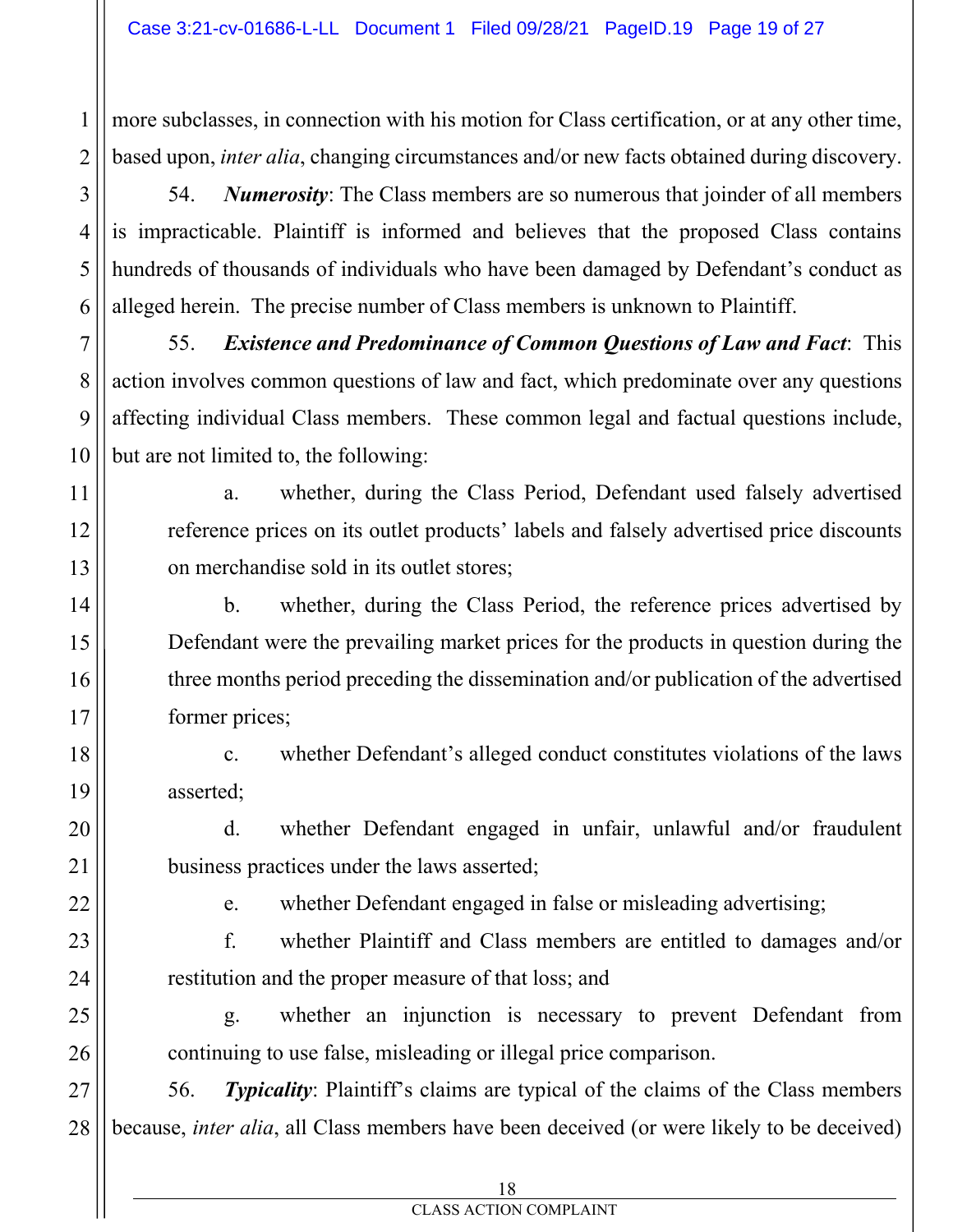by Defendant's false and deceptive price advertising scheme, as alleged herein. Plaintiff is advancing the same claims and legal theories on behalf of himself and all Class members.

57. *Adequacy*: Plaintiff will fairly and adequately protect the interests of the Class members. Plaintiff has retained counsel experienced in complex consumer class action litigation, and Plaintiff intends to prosecute this action vigorously. Plaintiff has no antagonistic or adverse interest to those of the Class.

58. *Superiority*: The nature of this action and the nature of laws available to Plaintiff and the Class make the use of the class action format a particularly efficient and appropriate procedure to afford relief to him and the Class for the wrongs alleged. The damages or other financial detriment suffered by individual Class members is relatively modest compared to the burden and expense that would be entailed by individual litigation of their claims against Defendant. It would thus be virtually impossible for Plaintiff and Class members, on an individual basis, to obtain effective redress for the wrongs done to them. Absent the class action, Class members and the general public would not likely recover, or would not likely have the chance to recover, damages or restitution, and Defendant will be permitted to retain the proceeds of its fraudulent and deceptive misdeeds.

59. All Class members, including Plaintiff, were exposed to one or more of Defendant's misrepresentations or omissions of material fact claiming that former reference prices advertised prices were legitimate. Due to the scope and extent of Defendant's consistent false sale prices and advertising scheme, disseminated in a years-long campaign to California consumers, it can be reasonably inferred that such misrepresentations or omissions of material fact were uniformly made to all members of the Class. In addition, it can be reasonably presumed that all Class members, including Plaintiff, affirmatively acted in response to the representations contained in Defendant's false advertising scheme when purchasing merchandise sold at Defendant's outlet stores.

60. Plaintiff is informed that Defendant keeps extensive computerized records of its Adidas outlet customers through, *inter alia*, customer loyalty programs and general marketing programs. Defendant has one or more databases through which a significant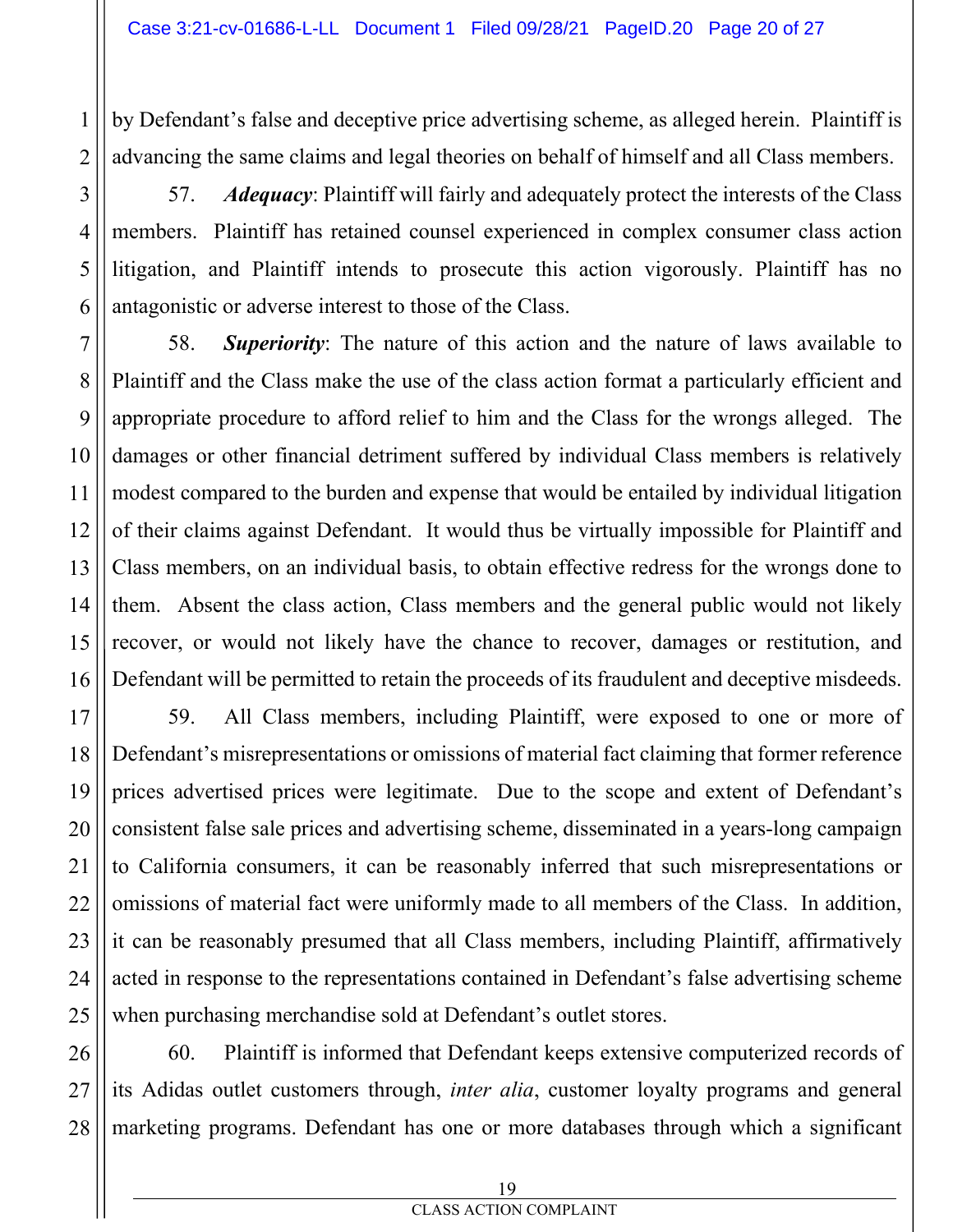majority of Class members may be identified and ascertained, and it maintains contact information, including email and home addresses, through which notice of this action could be disseminated in accordance with due process requirements.

#### **VI. CAUSES OF ACTION**

#### **FIRST CAUSE OF ACTION**

## **Violation of California's Unfair Competition Law ("UCL") CAL. BUS. & PROF. CODE §§ 17200,** *et seq.*

61. Plaintiff repeats and re-alleges the allegations contained in every preceding paragraph as if fully set forth herein.

62. The UCL defines "unfair business competition" to include any "unlawful, unfair or fraudulent" act or practice, as well as any "unfair, deceptive, untrue or misleading" advertising. CAL. BUS. PROF. CODE § 17200.

63. The UCL imposes strict liability. Plaintiff need not prove that Defendant intentionally or negligently engaged in unlawful, unfair, or fraudulent business practices but only that such practices occurred.

#### *"Unfair" Prong*

64. A business act or practice is "unfair" under the UCL if it offends an established public policy or is immoral, unethical, oppressive, unscrupulous or substantially injurious to consumers, and that unfairness is determined by weighing the reasons, justifications and motives of the practice against the gravity of the harm to the alleged victims.

65. Defendant's actions constitute "unfair" business practices because, as alleged above, Defendant engaged in misleading and deceptive price comparison advertising that represented false reference prices and corresponding deeply discounted phantom "sale" prices. Defendant's acts and practices offended an established public policy of transparency in pricing, and engaged in immoral, unethical, oppressive, and unscrupulous activities that are substantially injurious to consumers.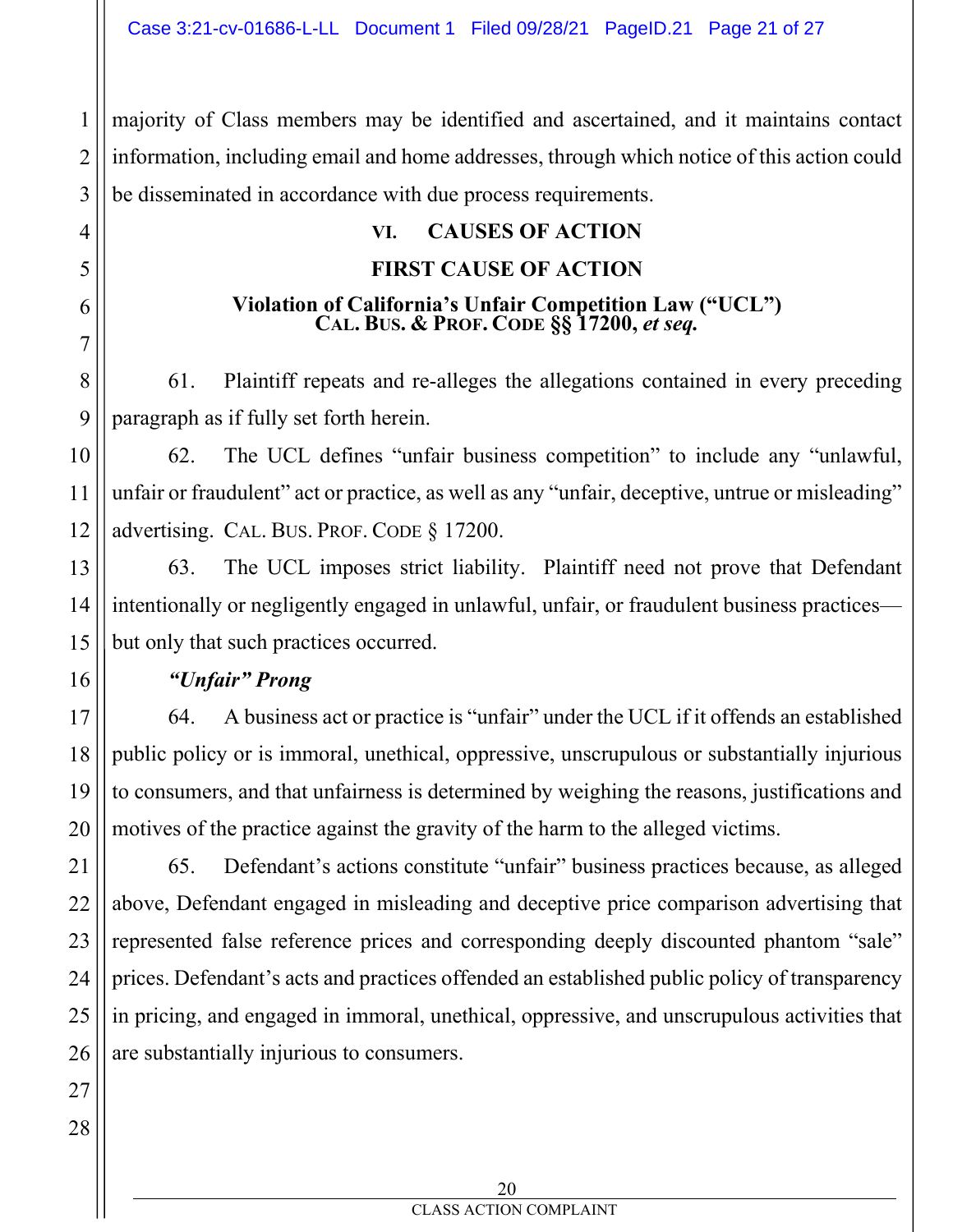66. The harm to Plaintiff and Class members outweighs the utility of Defendant's practices. There were reasonably available alternatives to further Defendant's legitimate business interests other than the misleading and deceptive conduct described herein.

#### *"Fraudulent" Prong*

67. A business act or practice is "fraudulent" under the UCL if it is likely to deceive members of the consuming public.

68. Defendant's acts and practices alleged above constitute fraudulent business acts or practices, as they deceived Plaintiff and are highly likely to deceive members of the consuming public. Plaintiff relied on Defendant's fraudulent and deceptive representations regarding its false reference prices and corresponding phantom discounts on products sold at Defendant's outlets. These misrepresentations played a substantial role in Plaintiff's decision to purchase those products at purportedly steep discounts, and Plaintiff would not have purchased those products without Defendant's misrepresentations.

### *"Unlawful" Prong*

69. A business act or practice is "unlawful" under the UCL if it violates any other law or regulation.

70. Defendant's acts and practices alleged above constitute unlawful business acts or practices, as it has violated state and federal law in connection with its deceptive pricing scheme. FTCA prohibits "unfair or deceptive acts or practices in or affecting commerce" (15 U.S.C.  $\S$  45(a)(1)) and prohibits the dissemination of any false advertisements. 15 U.S.C.  $\S 52(a)$ . Under the FTC, false former pricing schemes, similar to the ones implemented by Defendant, are described as deceptive practices that would violate the FTCA:

(a) One of the most commonly used forms of bargain advertising is to offer a reduction from the advertiser's own former price for an article. If the former priced is the actual, bona fide price at which the article was offered to the public on a regular basis for a reasonably substantial period of time, it provides a legitimate basis for the advertising of a price comparison. Where the former price is genuine, the bargain being advertised is a true one. If, on the other<br>hand, the former price being advertised is not bona fide but fictitious – <u>for</u><br>example, where an artificial, inflated price was established fo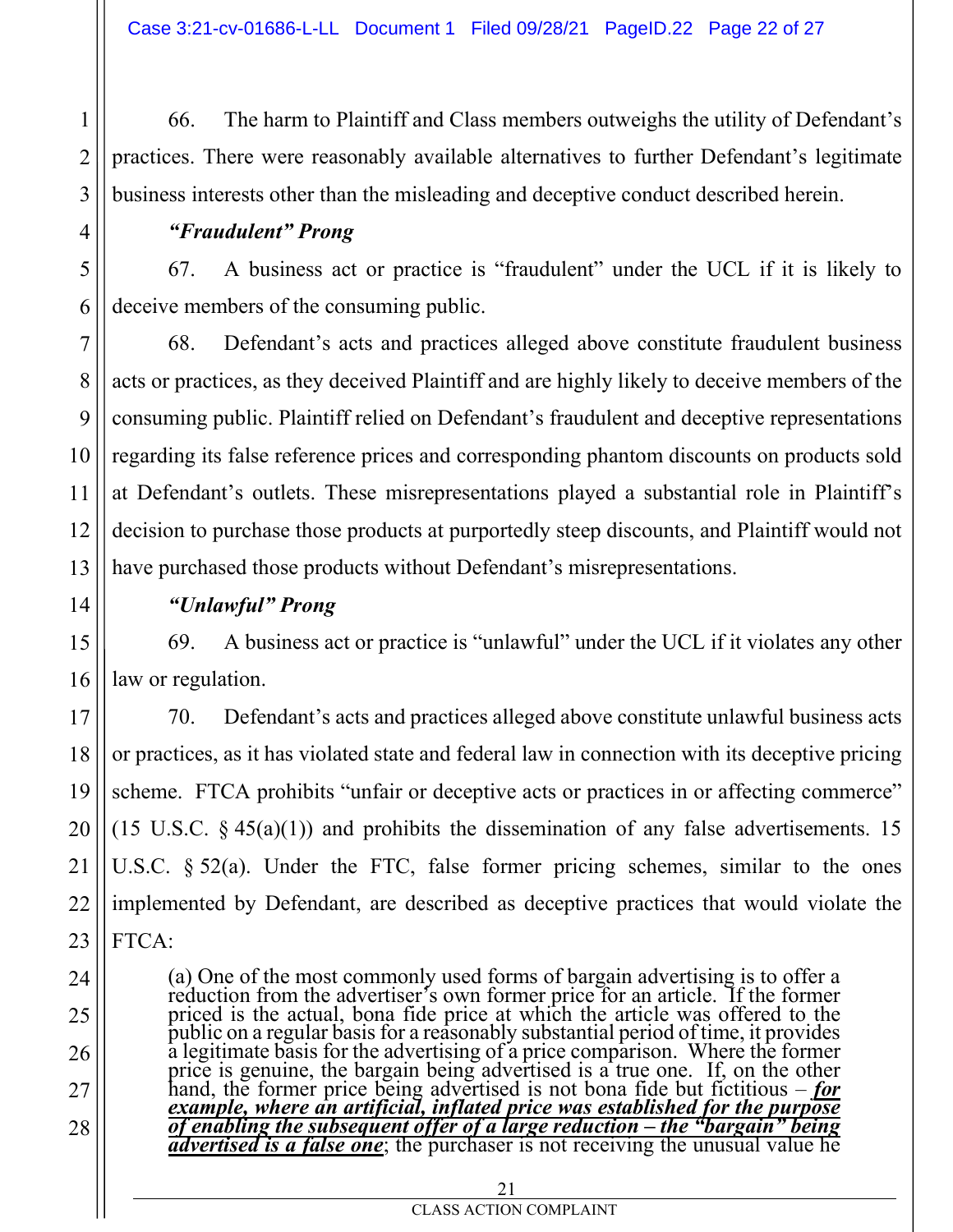|                            | Case 3:21-cv-01686-L-LL Document 1 Filed 09/28/21 PageID.23 Page 23 of 27                                                                                                                                                                                                                                                                                                                                                                                                                                                                                                                                                                                    |  |  |
|----------------------------|--------------------------------------------------------------------------------------------------------------------------------------------------------------------------------------------------------------------------------------------------------------------------------------------------------------------------------------------------------------------------------------------------------------------------------------------------------------------------------------------------------------------------------------------------------------------------------------------------------------------------------------------------------------|--|--|
| 1<br>2<br>3<br>4<br>5<br>6 | expects. In such a case, the "reduced" price is, in reality, probably just the<br>seller's regular price.<br>(b) A former price is not necessarily fictitious merely because no sales at the<br>advertised price were made. The advertiser should be especially careful,<br>however, in such a case, that the price is one at which the product was openly<br>and actively offered for sale, for a reasonably substantial period of time, in the<br>recent, regular course of her business, honestly and in good faith – and, of<br>course, not for the purpose of establishing a fictitious higher price on which a<br>deceptive comparison might be based. |  |  |
| 7                          | 16 C.F.R. $\S$ 233.1(a) and (b) (emphasis added).                                                                                                                                                                                                                                                                                                                                                                                                                                                                                                                                                                                                            |  |  |
| 8                          | In addition to federal law, California law also expressly prohibits false former<br>71.                                                                                                                                                                                                                                                                                                                                                                                                                                                                                                                                                                      |  |  |
| 9                          | pricing schemes. California's FAL, BUS. & PROF. CODE § 17501, entitled "Worth or value;                                                                                                                                                                                                                                                                                                                                                                                                                                                                                                                                                                      |  |  |
| 10                         | statements as to former price," states:                                                                                                                                                                                                                                                                                                                                                                                                                                                                                                                                                                                                                      |  |  |
| 11                         | For the purpose of this article the worth or value of any thing advertised is the prevailing market price, wholesale if the offer is at wholesale, retail if the offer                                                                                                                                                                                                                                                                                                                                                                                                                                                                                       |  |  |
| 12                         | is at retail, at the time of publication of such advertisement in the locality<br>wherein the advertisement is published.                                                                                                                                                                                                                                                                                                                                                                                                                                                                                                                                    |  |  |
| 13<br>14<br>15             | No price shall be advertised as a former price of any advertised thing, unless<br>the alleged former price was the prevailing market price as above defined<br>within three months next immediately preceding the publication of the advertisement or unless the date when the alleged former price did prevail is<br>clearly, exactly and conspicuously stated in the advertisement.                                                                                                                                                                                                                                                                        |  |  |
| 16                         |                                                                                                                                                                                                                                                                                                                                                                                                                                                                                                                                                                                                                                                              |  |  |
| 17                         | CAL. BUS. & PROF. CODE § 17501 (emphasis added).                                                                                                                                                                                                                                                                                                                                                                                                                                                                                                                                                                                                             |  |  |
| 18                         | As detailed in Plaintiff's Third Cause of Action below, the CLRA, CAL. CIV.<br>72.                                                                                                                                                                                                                                                                                                                                                                                                                                                                                                                                                                           |  |  |
| 19                         | CODE $\S$ 1770(a)(9), prohibits a business from "[a]dvertising goods or services with intent                                                                                                                                                                                                                                                                                                                                                                                                                                                                                                                                                                 |  |  |
| 20                         | not to sell them as advertised," and subsection (a)(13) prohibits a business from "[m]aking                                                                                                                                                                                                                                                                                                                                                                                                                                                                                                                                                                  |  |  |
| 21                         | false or misleading statements of fact concerning reasons for, existence of, or amounts of                                                                                                                                                                                                                                                                                                                                                                                                                                                                                                                                                                   |  |  |
| 22                         | price reductions."                                                                                                                                                                                                                                                                                                                                                                                                                                                                                                                                                                                                                                           |  |  |
| 23                         | The violation of any law constitutes an "unlawful" business practice under the<br>73.                                                                                                                                                                                                                                                                                                                                                                                                                                                                                                                                                                        |  |  |
| 24                         | UCL.                                                                                                                                                                                                                                                                                                                                                                                                                                                                                                                                                                                                                                                         |  |  |
| 25                         | As detailed herein, the acts and practices alleged were intended to or did result<br>74.                                                                                                                                                                                                                                                                                                                                                                                                                                                                                                                                                                     |  |  |
| 26                         | in violations of the FTCA, the FAL, and the CLRA.                                                                                                                                                                                                                                                                                                                                                                                                                                                                                                                                                                                                            |  |  |
| 27                         | Defendant's practices, as set forth above, have misled Plaintiff, the proposed<br>75.                                                                                                                                                                                                                                                                                                                                                                                                                                                                                                                                                                        |  |  |
| 28                         | Class, and the public in the past, and will continue to mislead in the future. Consequently,                                                                                                                                                                                                                                                                                                                                                                                                                                                                                                                                                                 |  |  |
|                            | 22<br><b>CLASS ACTION COMPLAINT</b>                                                                                                                                                                                                                                                                                                                                                                                                                                                                                                                                                                                                                          |  |  |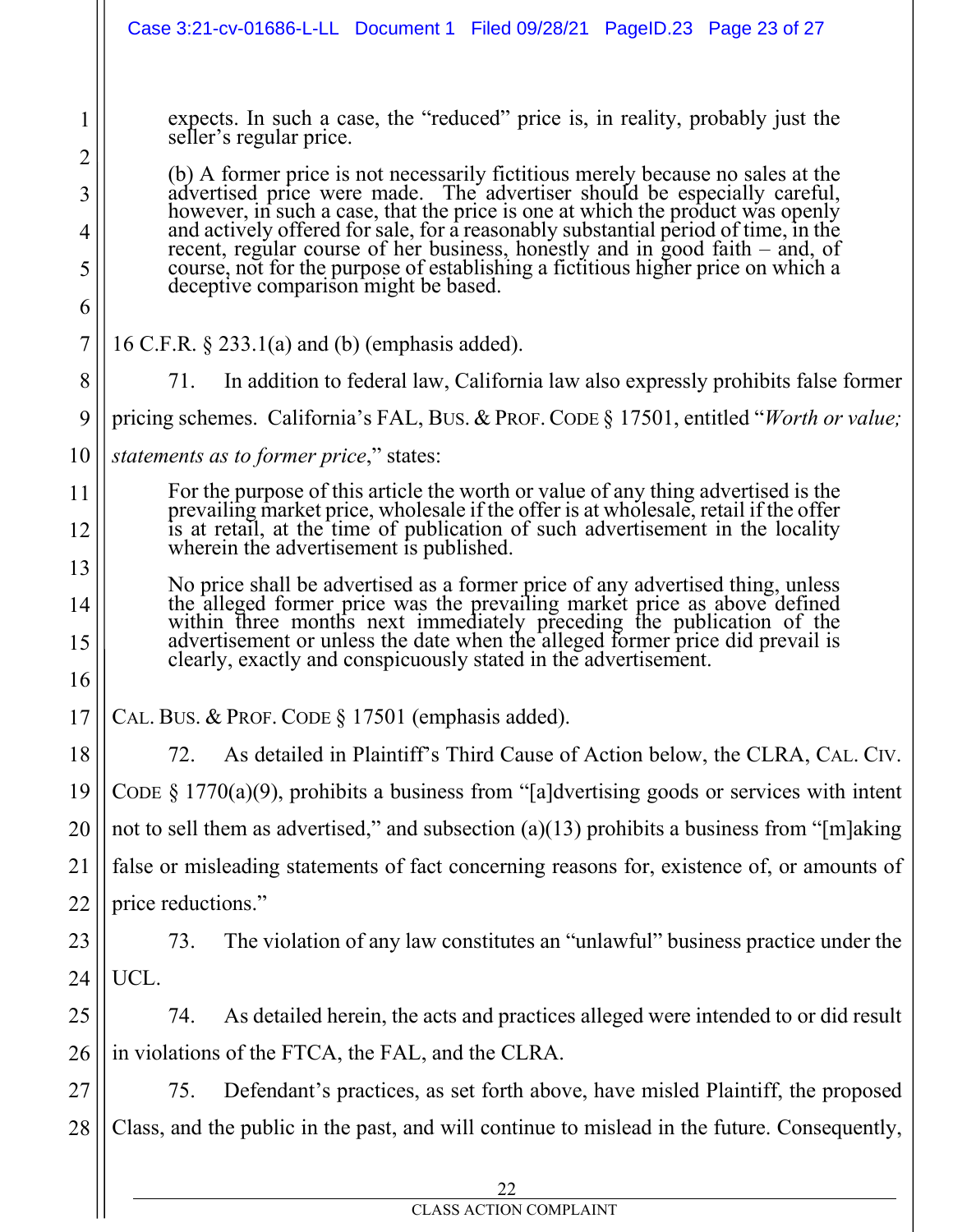Defendant's practices constitute an unlawful, fraudulent, and unfair business practice within the meaning of the UCL.

76. Defendant's violation of the UCL, through its unlawful, unfair, and fraudulent business practices, are ongoing and present a continuing threat that Class members and the public will be deceived into purchasing products based on price comparisons of arbitrary and inflated "reference" prices and substantially discounted "sale" prices. These false comparisons created phantom markdowns and lead to financial damage for consumers like Plaintiff and the Class.

77. Pursuant to the UCL, Plaintiff is entitled to preliminary and permanent injunctive relief and an order for Defendant to cease this unfair competition, as well as disgorgement and restitution to Plaintiff and the Class of all Defendant's revenues associated with its unfair competition, or such portion of those revenues as the Court may find equitable.

### **SECOND CAUSE OF ACTION**

# **Violation of California's False Advertising Law ("FAL") CAL. BUS. & PROF. CODE §§ 17500,** *et seq.*

78. Plaintiff repeats and re-alleges the allegations contained in every preceding paragraph as if fully set forth herein.

79. CAL. BUS. & PROF. CODE § 17500 provides:

It is unlawful for any…corporation…with intent…to dispose of…personal property…to induce the public to enter into any obligation relating thereto, to make or disseminate or cause to be made or disseminated…from this state before the public in any state, in any newspaper or other publication, or any advertising device, or by public outcry or proclamation, or in any other manner or means whatever, including over the Internet, any statement…which is untrue or misleading, and which is known, or which by the exercise of reasonable care should be known, to be untrue or misleading…

(Emphasis added).

80. The "intent" required by section 17500 is the intent to dispose of property, and not the intent to mislead the public in the disposition of such property.

81. Similarly, this section provides:

1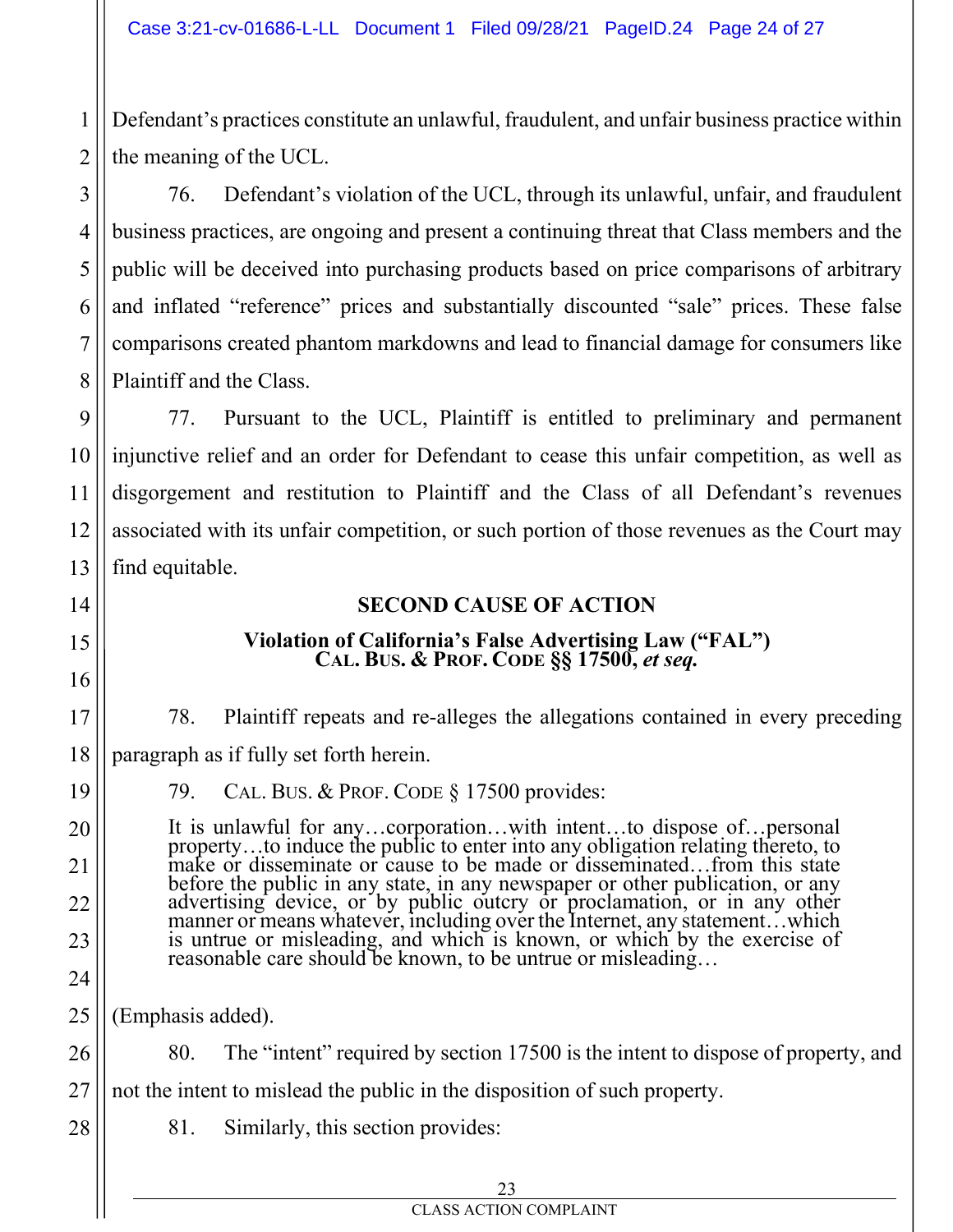No price shall be advertised as a former price of any advertised thing, unless<br>the alleged former prices was the prevailing market price...within three<br>months next immediately preceding the publication of the advertisement and conspicuously stated in the advertisement.

CAL BUS. & PROF. CODE § 17501.

82. Defendant's routine of advertising discounted prices from false "reference" prices, which were never the prevailing market prices of those products and were materially greater than the true prevailing prices (i.e., Defendant's actual sale price), was an unfair, untrue, and misleading practice. This deceptive marketing practice gave consumers the false impression that the products were regularly sold on the market for a substantially higher price than they actually were, therefore, leading to the false impression that the products sold at Defendant's outlet stores were worth more than they actually were.

83. Defendant misled consumers by making untrue and misleading statements and failing to disclose what is required by the Code, as alleged above.

84. As a direct and proximate result of Defendant's misleading and false advertisements, Plaintiff and Class members have suffered injury in fact and have lost money. As such, Plaintiff requests that this Court order Defendant to restore this money to Plaintiff and all Class members, and to enjoin Defendant from continuing these unfair practices in violation of the UCL in the future. Otherwise, Plaintiff, Class members, and the broader general public will be irreparably harmed and/or denied an effective and complete remedy.

#### **THIRD CAUSE OF ACTION**

**Violation of California's Consumers Legal Remedies Act ("CLRA"), CAL. CIV. CODE § 1750,** *et seq***.**

85. Plaintiff repeats and re-alleges the allegations contained in every preceding paragraph as if fully set forth herein.

86. This cause of action is brought pursuant to the CLRA, CAL. CIV. CODE § 1750, *et seq*. Plaintiff and each member of the proposed Class are "consumers" as defined by CAL. CIV. CODE § 1761(d). Defendant's sale of merchandise in its outlets to Plaintiff and the Class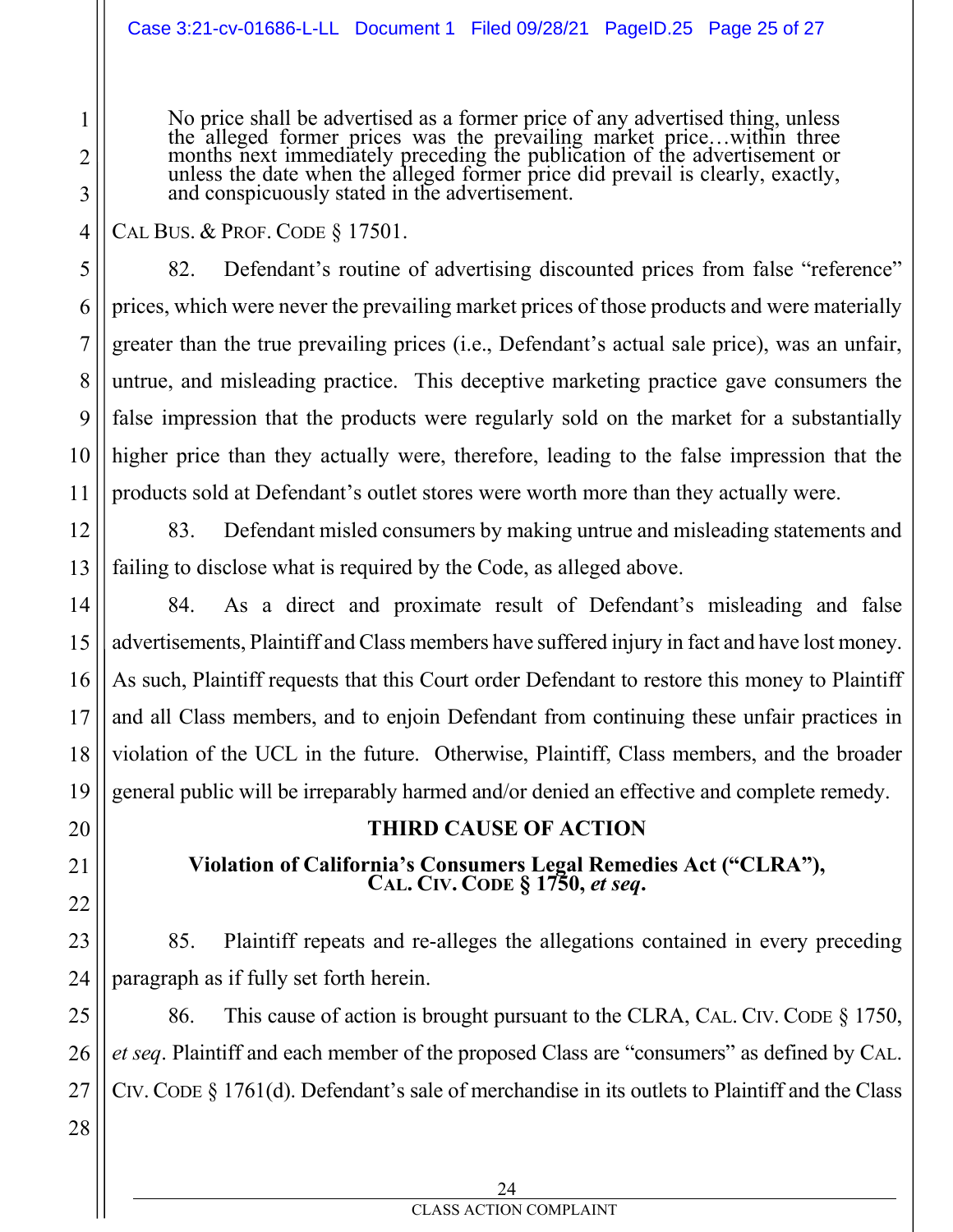were "transactions" within the meaning of CAL. CIV. CODE  $\S$  1761(e). The products purchased by Plaintiff and the Class are "goods" within the meaning of CAL. CIV. CODE § 1761(a).

87. Defendant violated and continues to violate the CLRA by engaging in the following practices proscribed by CAL. CIV. CODE  $\S$  1770(a) in transactions with Plaintiff and the Class, which were intended to result in, and did result in, the sale of merchandise sold in its California outlet stores:

(13) Making false or misleading statements of fact concerning reasons for, existence of, or amounts of price reductions.

88. Pursuant to § 1782(a) of the CLRA, on or about September 28, 2021, Plaintiff's counsel notified Defendant in writing by certified mail of the particular violations of § 1770 of the CLRA, and demanded that it rectify the problems associated with the actions detailed above and give notice to all affected consumers of Defendant's intent to act.

89. If Defendant fails to respond to Plaintiff's letter, fails to agree to rectify the problems associated with the actions detailed above, or fails to give notice to all affected consumers within 30 days of the date of written notice, as prescribed by section 1782, Plaintiff will move to amend his Complaint to pursue claims for actual, punitive, and statutory damages, as appropriate against Defendant. As to this cause of action, at this time, Plaintiff seeks only injunctive relief.

#### **VII. PRAYER FOR RELIEF**

Wherefore, Plaintiff, on behalf of himself and on behalf of the other members of the Class, requests that this Court award relief against Defendant as follows:

a. an order certifying the Class and designating Plaintiff as the Class Representative and his counsel as Class Counsel;

b. awarding restitution and disgorgement of all profits and unjust enrichment that Defendant obtained from Plaintiff and the Class members as a result of its unlawful, unfair, and fraudulent business practices described herein;

1

2

3

4

5

6

7

8

9

CLASS ACTION COMPLAINT 25